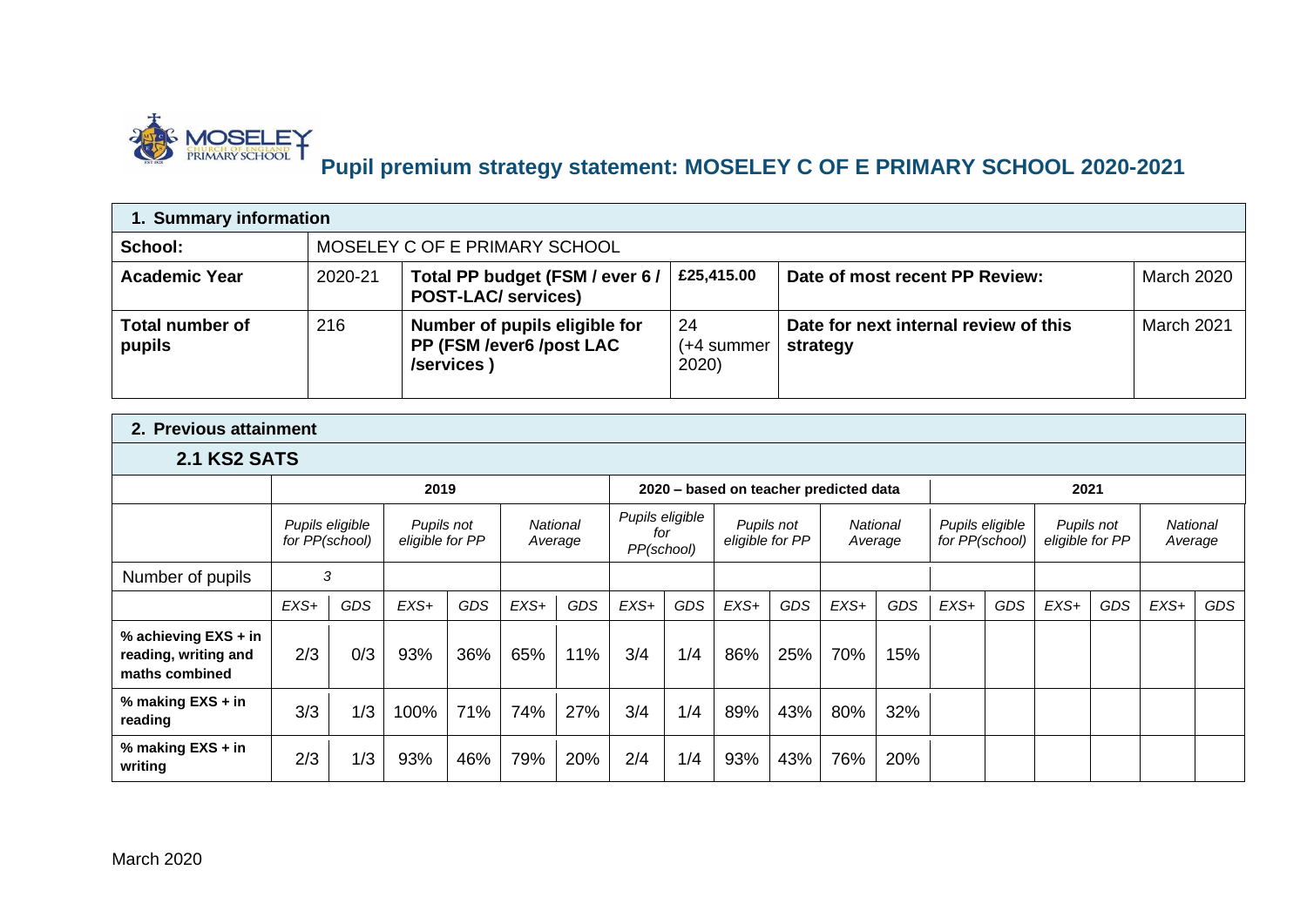| $\mathbf{r}$<br>$\mathbf{0}$<br>. .<br>% making<br>⊦ in<br>EAS.<br>maths | רו ר<br>ぃ | $\sqrt{2}$<br>ں <i>ا</i> | $\Omega$<br>,,,,<br>$\overline{\phantom{a}}$ | 50% | 79% | <u> 27% - </u><br>_ | 2/4<br>- | 1/4 | 93% | 36% | 79% | 27%<br><u>_</u> |  |  |  |  |  |  |
|--------------------------------------------------------------------------|-----------|--------------------------|----------------------------------------------|-----|-----|---------------------|----------|-----|-----|-----|-----|-----------------|--|--|--|--|--|--|
|--------------------------------------------------------------------------|-----------|--------------------------|----------------------------------------------|-----|-----|---------------------|----------|-----|-----|-----|-----|-----------------|--|--|--|--|--|--|

| 2.2 KS1 SATS                                                   |                                   |            |                               |            |         |          |                                      |            |        |                               |                                        |     |                   |                 |                                  |            |                     |     |
|----------------------------------------------------------------|-----------------------------------|------------|-------------------------------|------------|---------|----------|--------------------------------------|------------|--------|-------------------------------|----------------------------------------|-----|-------------------|-----------------|----------------------------------|------------|---------------------|-----|
|                                                                |                                   |            | 2019                          |            |         |          |                                      |            |        |                               | 2020 – based on teacher predicted data |     |                   |                 | 2021                             |            |                     |     |
|                                                                | Pupils eligible<br>for PP(school) |            | Pupils not<br>eligible for PP |            | Average | National | Pupils eligible<br>for<br>PP(school) |            |        | Pupils not<br>eligible for PP | <b>National</b><br>Average             |     | for<br>PP(school) | Pupils eligible | Pupils not<br>eligible for<br>PP |            | National<br>Average |     |
| Number of<br>pupils                                            | $EXS+$                            | <b>GDS</b> | $EXS+$                        | <b>GDS</b> | $EXS+$  | GDS      | $EXS+$                               | <b>GDS</b> | $EXS+$ | <b>GDS</b>                    | $EXS+$                                 | GDS | $EXS+$            | <b>GDS</b>      | $EXS+$                           | <b>GDS</b> | $EXS+$              | GDS |
| % achieving EXS + in<br>reading, writing and<br>maths combined | 1/2                               | 1/2        | 77%                           | 13%        | 65%     | 11%      | 1/2                                  | 0/2        | 79%    | 29%                           | 62%                                    | 10% |                   |                 |                                  |            |                     |     |
| % making EXS + in<br>reading                                   | 1/2                               | 1/2        | 93%                           | 33%        | 75%     | 25%      | 1/2                                  | 0/2        | 86%    | 26%                           | 71%                                    | 21% |                   |                 |                                  |            |                     |     |
| % making EXS + in<br>writing                                   | 1/2                               | 1/2        | 77%                           | 20%        | 69%     | 15%      | 1/2                                  | 0/2        | 82%    | 21%                           | 66%                                    | 13% |                   |                 |                                  |            |                     |     |
| % making EXS + in<br>maths                                     | 2/2                               | 1/2        | 93%                           | 27%        | 76%     | 22%      | 1/2                                  | 0/2        | 79%    | 39%                           | 72%                                    | 18% |                   |                 |                                  |            |                     |     |

| 2.3 Phonics Screening       |                                   |                               |                            |                                   |                                            |                            |                                   |                               |                     |
|-----------------------------|-----------------------------------|-------------------------------|----------------------------|-----------------------------------|--------------------------------------------|----------------------------|-----------------------------------|-------------------------------|---------------------|
|                             |                                   | 2019                          |                            |                                   | 2020 - Y1 screening completed in Y2 Dec'20 |                            |                                   | 2021                          |                     |
|                             | Pupils eligible for<br>PP(school) | Pupils not<br>eligible for PP | <b>National</b><br>Average | Pupils eligible<br>for PP(school) | Pupils not<br>eligible for PP              | <b>National</b><br>Average | Pupils eligible<br>for PP(school) | Pupils not<br>eligible for PP | National<br>Average |
| Number of pupils            |                                   |                               |                            |                                   |                                            |                            |                                   |                               |                     |
| Y1 phonics screening        |                                   |                               |                            | 1/1                               | 93%                                        |                            |                                   |                               |                     |
| <b>Y2 phonics Screening</b> |                                   |                               |                            | N/A                               | N/A                                        | N/A                        |                                   |                               |                     |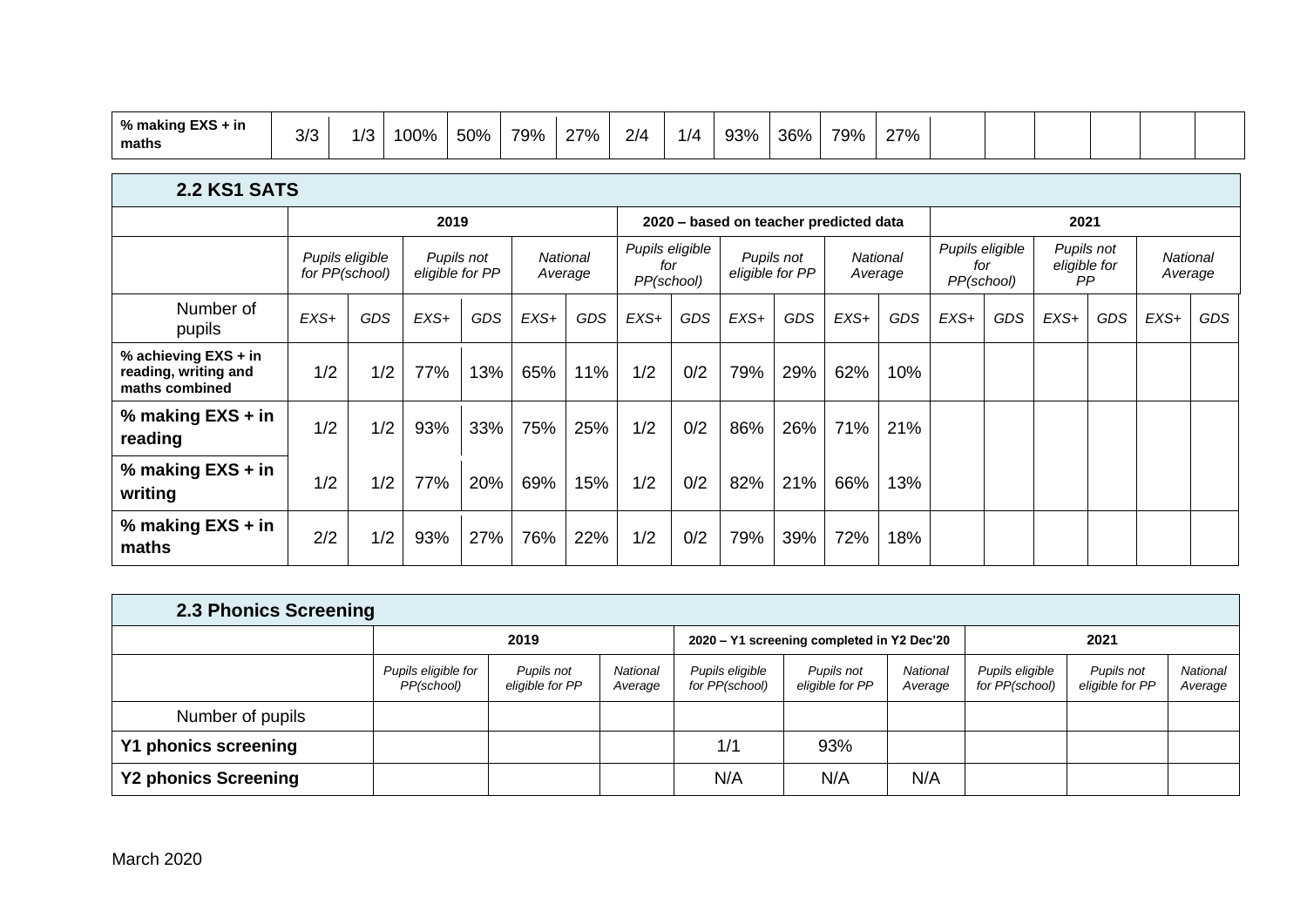| 2.4 EYFSP                                    |                                                                    |            |        |            |                     |            |                                      |            |                               |            |                                        |                                      |        |                               |        |                            |        |     |
|----------------------------------------------|--------------------------------------------------------------------|------------|--------|------------|---------------------|------------|--------------------------------------|------------|-------------------------------|------------|----------------------------------------|--------------------------------------|--------|-------------------------------|--------|----------------------------|--------|-----|
|                                              |                                                                    |            | 2019   |            |                     |            |                                      |            |                               |            | 2020 - based on teacher predicted data |                                      |        |                               | 2021   |                            |        |     |
|                                              | Pupils eligible<br>Pupils not<br>for PP(school)<br>eligible for PP |            |        |            | National<br>Average |            | Pupils eligible<br>for<br>PP(school) |            | Pupils not<br>eligible for PP |            | National<br>Average                    | Pupils eligible<br>for<br>PP(school) |        | Pupils not<br>eligible for PP |        | <b>National</b><br>Average |        |     |
| Number of<br>pupils                          |                                                                    |            | 28     |            |                     |            | $\overline{c}$                       |            |                               | 28         |                                        |                                      |        |                               |        |                            |        |     |
|                                              | $EXP+$                                                             | <b>EXC</b> | $EXP+$ | <b>EXC</b> | $EXP+$              | <b>EXC</b> | $EXP+$                               | <b>EXC</b> | $EXP+$                        | <b>EXC</b> | $EXP+$                                 | <b>EXC</b>                           | $EXP+$ | <b>EXC</b>                    | $EXP+$ | EXC                        | $EXP+$ | EXC |
| <b>Prime Early Learning</b><br><b>Goals</b>  | 1/1                                                                | 0/1        |        |            |                     |            |                                      |            |                               |            | N/A                                    | N/A                                  |        |                               |        |                            |        |     |
| <b>Reading Early</b><br><b>Learning Goal</b> | 1/1                                                                | 0/1        | 86%    | 36%        | 77%                 | 19%        | 2/2                                  | 0/2        | 89%                           | 43%        | N/A                                    | N/A                                  |        |                               |        |                            |        |     |
| <b>Writing Early</b><br><b>Learning Goal</b> | 1/1                                                                | 0/1        | 79%    | 32%        | 74%                 | 11%        | 1/2                                  | 0/2        | 86%                           | 36%        | N/A                                    | N/A                                  |        |                               |        |                            |        |     |
| <b>Number Early</b><br><b>Learning Goal</b>  | 1/1                                                                | 0/1        | 89%    | 32%        | 80%                 | 17%        | 2/2                                  | 0/2        | 93%                           | 43%        | N/A                                    | N/A                                  |        |                               |        |                            |        |     |
| Good Level of<br><b>Development</b>          | 1/1                                                                |            |        |            | 72%                 |            | 1/2                                  |            | 86%                           |            | N/A                                    |                                      |        |                               |        |                            |        |     |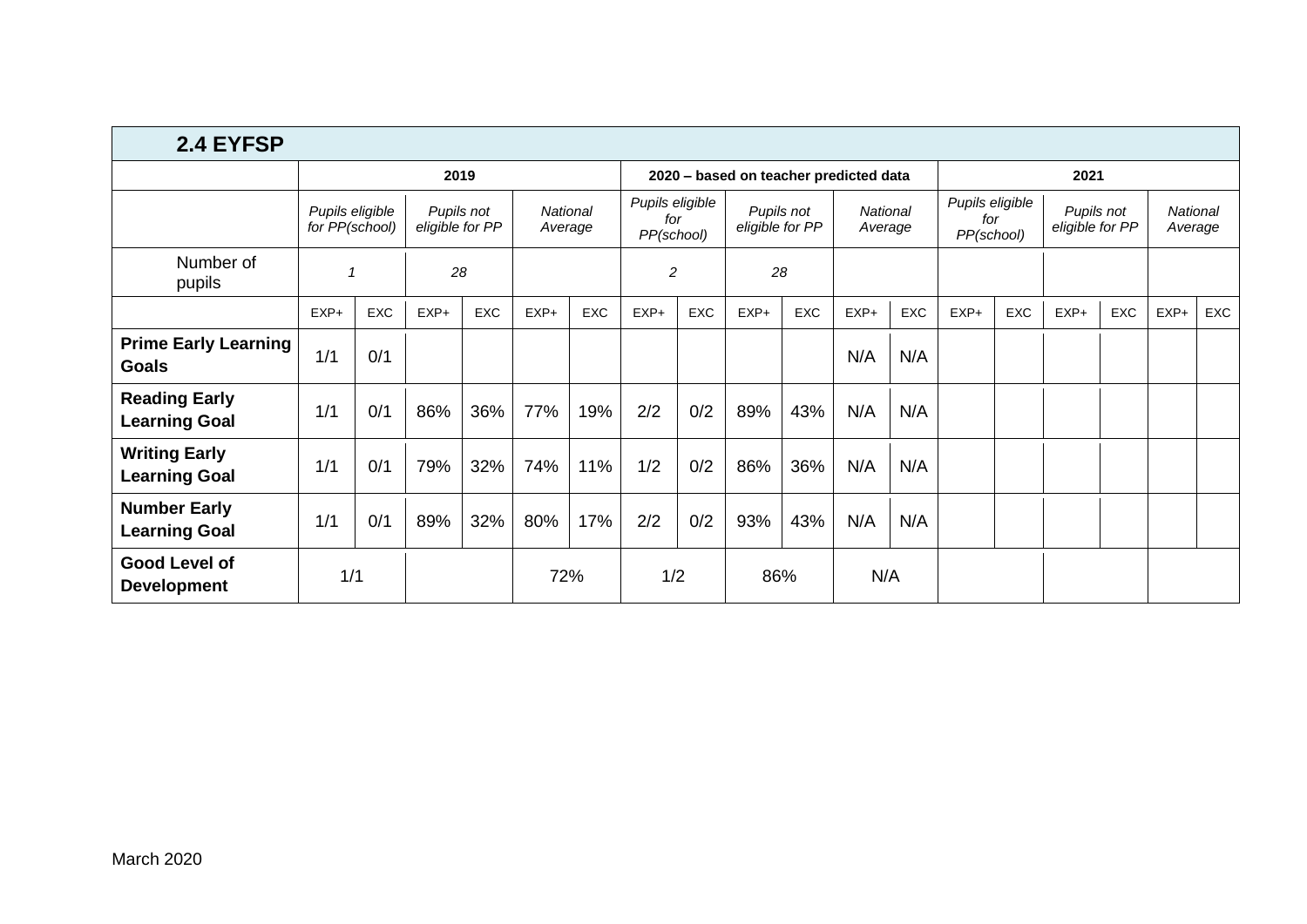|    | 3. Barriers to future attainment (for pupils eligible for PP, including high ability)                                            |  |  |  |  |  |  |  |  |
|----|----------------------------------------------------------------------------------------------------------------------------------|--|--|--|--|--|--|--|--|
|    | In-school barriers (issues to be addressed in school, such as poor oral language skills)                                         |  |  |  |  |  |  |  |  |
| А. | Social Emotional and Mental Health needs including attachment disorders, Adverse Childhood Experiences, low self-esteem, anxiety |  |  |  |  |  |  |  |  |
| В. | Special Educational Needs including Autism, communication and language,                                                          |  |  |  |  |  |  |  |  |
| C. | Low prior academic attainment in Reading, Writing and Maths                                                                      |  |  |  |  |  |  |  |  |
|    | <b>External barriers</b> (issues which also require action outside school, such as low attendance rates)                         |  |  |  |  |  |  |  |  |
| D. | Limited access to rich and varied enrichment experiences                                                                         |  |  |  |  |  |  |  |  |

|    | <b>4. Desired outcomes</b>                                                                                                                                                                                                                                                                                                                                                                                                                                                                                                                                                                                                                                                                                                                                                                                                                                                                                                                                           |                                                                                                                                                                                                                                                                                                                                                                                                                                                                                                                                     |
|----|----------------------------------------------------------------------------------------------------------------------------------------------------------------------------------------------------------------------------------------------------------------------------------------------------------------------------------------------------------------------------------------------------------------------------------------------------------------------------------------------------------------------------------------------------------------------------------------------------------------------------------------------------------------------------------------------------------------------------------------------------------------------------------------------------------------------------------------------------------------------------------------------------------------------------------------------------------------------|-------------------------------------------------------------------------------------------------------------------------------------------------------------------------------------------------------------------------------------------------------------------------------------------------------------------------------------------------------------------------------------------------------------------------------------------------------------------------------------------------------------------------------------|
|    | Desired outcomes and how they will be measured                                                                                                                                                                                                                                                                                                                                                                                                                                                                                                                                                                                                                                                                                                                                                                                                                                                                                                                       | <b>Success criteria</b>                                                                                                                                                                                                                                                                                                                                                                                                                                                                                                             |
| Α. | <b>Desired outcomes:</b><br>All children's SEMH needs are met.<br>All children are able to access the full curriculum and engage in their learning.<br>All children are able to develop positive relationships with adults and peers in school.<br>All children entering reception below Age Related Expectations make accelerated<br>progress towards PSED early learning goals.<br>How will these be measured?<br>Strengths and Difficulties Questionnaires (SDQs) will be completed by staff and parents<br>and will be repeated termly.<br>Pupils SEMH and well-being will be discussed in pupil progress meetings.<br>Health and Well-being hub provision maps will measure impact of support using both<br>quantitative and qualitative records.<br>Records of meetings with parents.<br>Records of meetings with children.<br>Records of pupil progress meetings.<br>MyConcern records<br>Monitoring of teaching and learning (work scrutiny, learning walks) | SDQs completed by teachers evidence improvements for all pupils.<br>SDQs completed by parents evidence improvements for all pupils.<br>Children demonstrate improved behaviour for learning in lessons.<br>Feedback from teachers in pupil progress meetings evidences that all<br>children's concentration and engagement in learning has improved.<br>Feedback from parents evidences that all children feel safe and happy<br>in school.<br>Feedback from children evidences that all children feel safe and<br>happy in school. |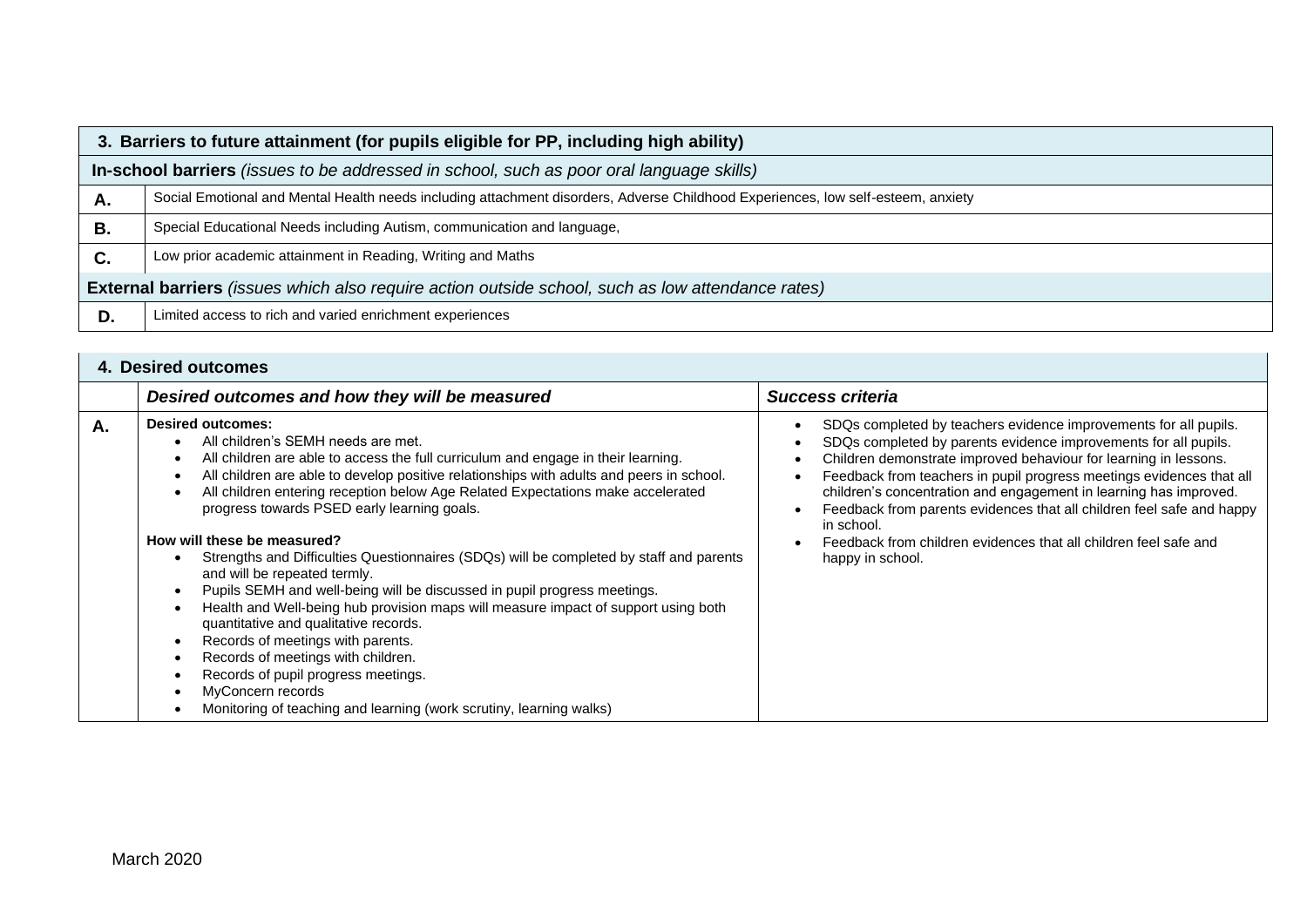| В. | <b>Desired outcomes:</b><br>All children's SEND needs are identified and met.<br>All children are able to access the full curriculum and engage in their learning.<br>All children make 'expected' progress towards individualised targets.<br>All children achieve the best possible outcomes.<br>How will these be measured?<br>SEND Individual Target Plans (ITPs) and Continuums<br>$\bullet$<br>Records of pupil progress meetings.<br>$\bullet$<br>SEND provision maps.<br>SEND data overviews.<br>Monitoring of teaching and learning (work scrutiny, learning walks) | All children's ITPs evidence that children have made at least 1 band<br>progress per term.<br>All children's work across the curriculum evidences progress over<br>time.                                                                                                                                                                                                                                                                                                                                                 |
|----|------------------------------------------------------------------------------------------------------------------------------------------------------------------------------------------------------------------------------------------------------------------------------------------------------------------------------------------------------------------------------------------------------------------------------------------------------------------------------------------------------------------------------------------------------------------------------|--------------------------------------------------------------------------------------------------------------------------------------------------------------------------------------------------------------------------------------------------------------------------------------------------------------------------------------------------------------------------------------------------------------------------------------------------------------------------------------------------------------------------|
| C. | <b>Desired outcomes:</b><br>All children make at least expected progress from their various starting points (and many<br>$\bullet$<br>make accelerated progress) to achieve (or exceed) end of year outcomes.<br>All children are well-prepared for the next phase in their education.<br>$\bullet$<br>How will these be measured?<br>Termly teacher assessment data.<br>Termly summative standardised assessment data.<br>Records of pupil progress meetings.<br>Monitoring of teaching and learning (work scrutiny, learning walks)                                        | All children entering Reception below Age Related Expectations make<br>accelerated progress towards Early Learning Goals.<br>Children who have not passed the phonics screening in Year 1 make<br>$\bullet$<br>accelerated progress and pass their phonics screening in Year 2.<br>All children make at least expected progress to achieve (or exceed)<br>$\bullet$<br>end of year outcomes.<br>All children are on track to achieve or exceed their end of key stage<br>FFT 50 targets and most achieve FFT 20 targets. |
| D. | <b>Desired outcomes:</b><br>All children benefit from access and to wider-curriculum (eg music tuition, educational<br>$\bullet$<br>visits, sports clubs.) enabling them to develop new skills, interests and friendships.<br>How will these be measured?<br>Music service registers and reports<br>After school club registers.<br>Pupil voice                                                                                                                                                                                                                              | All children attend educational visits.<br>All children have the opportunity to access at least one term of music<br>tuition.<br>Time limited financial support is available (if needed) to support<br>$\bullet$<br>children to access before and after school club to enable parents to<br>seek and sustain employment.                                                                                                                                                                                                 |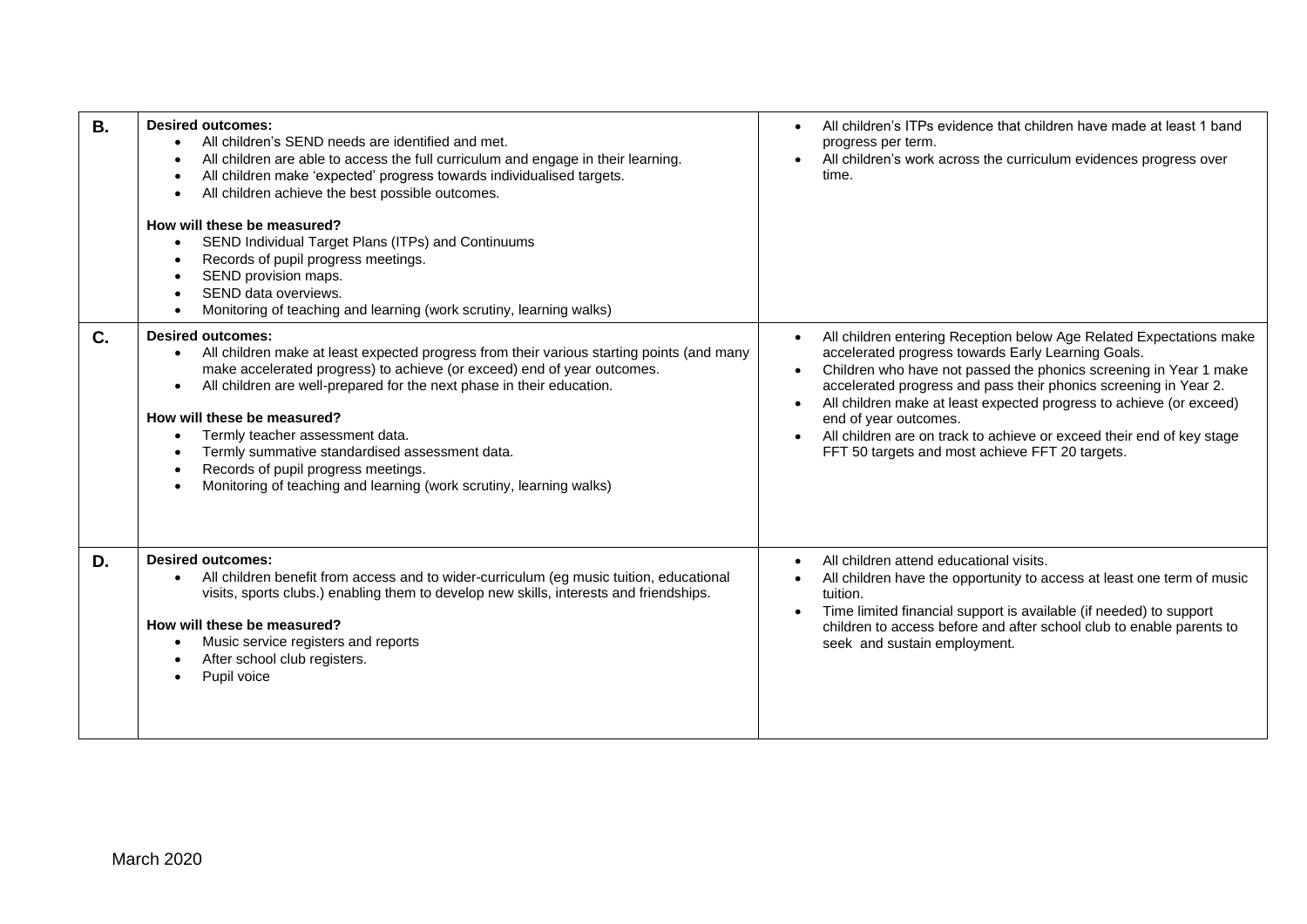| 5.                                                                                                                                                          | <b>Planned expenditure</b>                                                                                                                                                                                                                                                                                                                                                        |                                                                                                                                                                                                                                                                                                                                                                                                                                                                       |                                                                                                                                                                                                          |                   |                                                                                                                                                                                                                                |  |  |  |  |  |  |  |  |  |
|-------------------------------------------------------------------------------------------------------------------------------------------------------------|-----------------------------------------------------------------------------------------------------------------------------------------------------------------------------------------------------------------------------------------------------------------------------------------------------------------------------------------------------------------------------------|-----------------------------------------------------------------------------------------------------------------------------------------------------------------------------------------------------------------------------------------------------------------------------------------------------------------------------------------------------------------------------------------------------------------------------------------------------------------------|----------------------------------------------------------------------------------------------------------------------------------------------------------------------------------------------------------|-------------------|--------------------------------------------------------------------------------------------------------------------------------------------------------------------------------------------------------------------------------|--|--|--|--|--|--|--|--|--|
| <b>Academic</b>                                                                                                                                             | 2020-2021                                                                                                                                                                                                                                                                                                                                                                         |                                                                                                                                                                                                                                                                                                                                                                                                                                                                       |                                                                                                                                                                                                          |                   |                                                                                                                                                                                                                                |  |  |  |  |  |  |  |  |  |
| year                                                                                                                                                        |                                                                                                                                                                                                                                                                                                                                                                                   |                                                                                                                                                                                                                                                                                                                                                                                                                                                                       |                                                                                                                                                                                                          |                   |                                                                                                                                                                                                                                |  |  |  |  |  |  |  |  |  |
|                                                                                                                                                             | The three headings below enable schools to demonstrate how they are using the pupil premium to improve classroom pedagogy, provide targeted support                                                                                                                                                                                                                               |                                                                                                                                                                                                                                                                                                                                                                                                                                                                       |                                                                                                                                                                                                          |                   |                                                                                                                                                                                                                                |  |  |  |  |  |  |  |  |  |
|                                                                                                                                                             | and support whole school strategies.                                                                                                                                                                                                                                                                                                                                              |                                                                                                                                                                                                                                                                                                                                                                                                                                                                       |                                                                                                                                                                                                          |                   |                                                                                                                                                                                                                                |  |  |  |  |  |  |  |  |  |
| j.                                                                                                                                                          | <b>Quality of teaching for all</b>                                                                                                                                                                                                                                                                                                                                                |                                                                                                                                                                                                                                                                                                                                                                                                                                                                       |                                                                                                                                                                                                          |                   |                                                                                                                                                                                                                                |  |  |  |  |  |  |  |  |  |
| <b>Desired</b>                                                                                                                                              | Chosen action / approach                                                                                                                                                                                                                                                                                                                                                          | What is the evidence and                                                                                                                                                                                                                                                                                                                                                                                                                                              | How will you ensure it is                                                                                                                                                                                | <b>Staff lead</b> | When will you review                                                                                                                                                                                                           |  |  |  |  |  |  |  |  |  |
| outcome                                                                                                                                                     |                                                                                                                                                                                                                                                                                                                                                                                   | rationale for this choice?                                                                                                                                                                                                                                                                                                                                                                                                                                            | implemented well?                                                                                                                                                                                        |                   | implementation?                                                                                                                                                                                                                |  |  |  |  |  |  |  |  |  |
| All children's<br><b>SEMH</b><br>needs are<br>met and<br>children are<br>able to<br>access the<br>full<br>curriculum<br>and engage<br>in their<br>learning. | • Professional development tor<br>teaching staff eg Adverse<br>Childhood Experiences training,<br><b>Emotion Coaching Training,</b><br>Attachment training.<br>• Embed use of Social Emotional<br>Learning approaches into<br>routines for Quality First<br>Teaching<br>• Joint learning walk by<br>Educational Psychologist /<br>SEMH lead to inform action<br>planning and CPD. | EEF toolkit based on extensive research<br>identifies that Social and Emotional<br>learning interventions provide moderate<br>impact for moderate cost:<br>Improvements appear more likely when<br>Social Emotional Learning approaches are<br>embedded into routine educational practices<br>and supported by professional development<br>and training for staff.                                                                                                    | Monitor impact of actions set to<br>address in Pupil Progress meetings<br>and monitoring of teaching and<br>learning                                                                                     | $\overline{T}H$   | SDQ'a reviewed termly.<br>Pupil progress meetings<br>April'20<br>July'20<br>Oct'20<br>Jan'21<br>Apr'21<br>July'21<br>Monitoring of teaching and<br>learning - half termly overview                                             |  |  |  |  |  |  |  |  |  |
| All children's<br>SEND needs<br>are identified<br>and met so<br>that all<br>children<br>make<br>progress in<br>all subjects.                                | • Raise attainment through<br>improved teaching and learning.<br>• All teaching to be good or better.<br>• CPD for teachers and TAs on<br>effective Quality First Teaching.<br>inc pre-tutoring, same day<br>interventions<br>• Use of evidenced based<br>interventions for SEND children<br>and LPA children with<br>measurable targets and be time<br>specific.                 | Good teaching is the most<br>important lever schools have to improve<br>outcomes for disadvantaged pupils. Using<br>the Pupil Premium to improve teaching<br>quality benefits all students and has a<br>particularly positive effect on children<br>eligible for the Pupil Premium. While the<br>Pupil Premium is provided as a different<br>grant from core funding, this financial split<br>shouldn't create an artificial separation<br>from whole class teaching. | • Monitor impact of actions set to<br>address in Pupil Progress<br>meetings and monitoring of<br>teaching and learning.<br>• SENDCO monitoring of ITPs and<br>continuums<br>• SENDCO / EP learning walk. | <b>TH</b>         | Assessment data<br>Pupil progress meetings<br>April'20<br>July'20<br>Oct'20<br>Jan'21<br>Apr'21<br>July'21<br>ITP / continuums<br>Monitoring of teaching and<br>learning - half termly overview<br>including SENDCO monitoring |  |  |  |  |  |  |  |  |  |
| All children<br>make at<br>least                                                                                                                            | • Raise attainment through<br>improved teaching and learning.                                                                                                                                                                                                                                                                                                                     | Good teaching is the most<br>$\bullet$<br>important lever schools have to improve<br>outcomes for disadvantaged pupils.                                                                                                                                                                                                                                                                                                                                               | • Monitor impact of actions set to<br>address in Pupil Progress<br>meetings.                                                                                                                             | CK/DG             | Assessment data<br>Pupil progress meetings                                                                                                                                                                                     |  |  |  |  |  |  |  |  |  |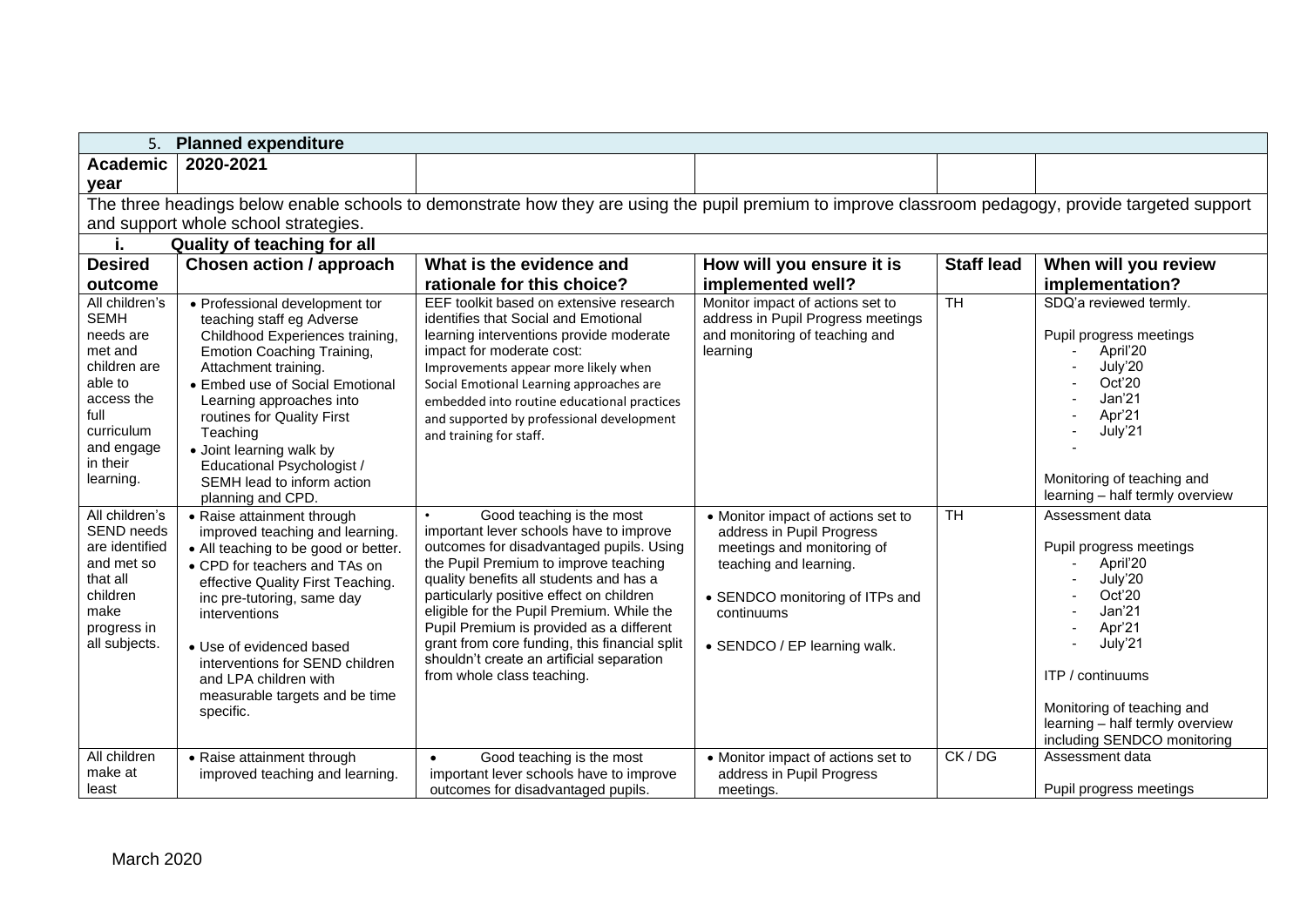| expected<br>progress<br>from their<br>various<br>starting<br>points (and<br>many make<br>accelerated<br>progress) to<br>achieve (or | • All teaching to be good or better.<br>• Use FFT aspire to set targets and<br>inform discussions in Pupil<br>Progress meetings<br>• Purchase FFT pupil tracking and<br>embed use into assessment<br>cycle.                                                                        | Using the Pupil Premium to improve<br>teaching quality benefits all students and<br>has a particularly positive effect on<br>children eligible for the Pupil Premium.<br>While the Pupil Premium is provided as a<br>different grant from core funding, this<br>financial split shouldn't create an artificial<br>separation from whole class teaching.                                                                                                                                                                                                                                                                                                                                                                     | • Monitoring of teaching and<br>learning.                                                                                                                                                                                                     |       | April'20<br>July'20<br>Oct'20<br>Jan'21<br>Apr'21<br>July'21<br>Monitoring of teaching and<br>learning - half termly overview                                                                 |
|-------------------------------------------------------------------------------------------------------------------------------------|------------------------------------------------------------------------------------------------------------------------------------------------------------------------------------------------------------------------------------------------------------------------------------|-----------------------------------------------------------------------------------------------------------------------------------------------------------------------------------------------------------------------------------------------------------------------------------------------------------------------------------------------------------------------------------------------------------------------------------------------------------------------------------------------------------------------------------------------------------------------------------------------------------------------------------------------------------------------------------------------------------------------------|-----------------------------------------------------------------------------------------------------------------------------------------------------------------------------------------------------------------------------------------------|-------|-----------------------------------------------------------------------------------------------------------------------------------------------------------------------------------------------|
| exceed) end<br>of year<br>outcomes.                                                                                                 | • Phonics lead to attend phonics<br>training and deliver training to<br>teaching staff.<br>• Implement consistent teaching of<br>daily phonics session YR and<br>KS1 using Letters and sounds.                                                                                     | Phonics approaches have been<br>$\bullet$<br>consistently found to be effective in<br>supporting younger readers to master<br>the basics of reading, with an average<br>impact of an additional four months'<br>progress. Research suggests that<br>phonics is particularly beneficial for<br>younger learners (4-7 year olds) as they<br>begin to read. Teaching phonics is more<br>effective on average than other<br>approaches to early reading (such as<br>whole language or alphabetic<br>approaches), though it should be<br>emphasised that effective phonics<br>techniques are usually embedded in a<br>rich literacy environment for early<br>readers and are only one part of a<br>successful literacy strategy. | • Phonics record sheets and<br>regular phonics screening.<br>• Monitor impact of actions set to<br>address in Pupil Progress<br>meetings and monitoring of<br>teaching and learning.                                                          | FB/CM | Assessment data<br>Pupil progress meetings<br>April'20<br>July'20<br>Oct'20<br>Jan'21<br>Apr'21<br>July'21<br>$\blacksquare$<br>Monitoring of teaching and<br>learning - half termly overview |
|                                                                                                                                     | • Daily reading lesson using Power<br>of Reading - purchase books,<br>plan reading spine, reading lead<br>to deliver CPD, sharing effective<br>practice sessions<br>• Support for reading lead through<br>BEP.<br>• Purchase fully decodable books<br>linked to Letters and Sounds | $\bullet$<br>On average, reading<br>comprehension approaches deliver an<br>additional six months' progress.<br>Successful reading comprehension<br>approaches allow activities to be<br>carefully tailored to pupils' reading<br>capabilities, and involve activities and<br>texts that provide an effective, but not<br>overwhelming, challenge.                                                                                                                                                                                                                                                                                                                                                                           | • Monitor impact of actions set to<br>address in Pupil Progress<br>meetings and monitoring of<br>teaching and learning.<br>• Scrutiny of Reading records and<br>reading journals.<br>• Rising stars / past SATS papers<br>reading assessments | AP    | Assessment data<br>Pupil progress meetings<br>April'20<br>July'20<br>Oct'20<br>Jan'21<br>Apr'21<br>July'21<br>Monitoring of teaching and<br>learning - half termly overview                   |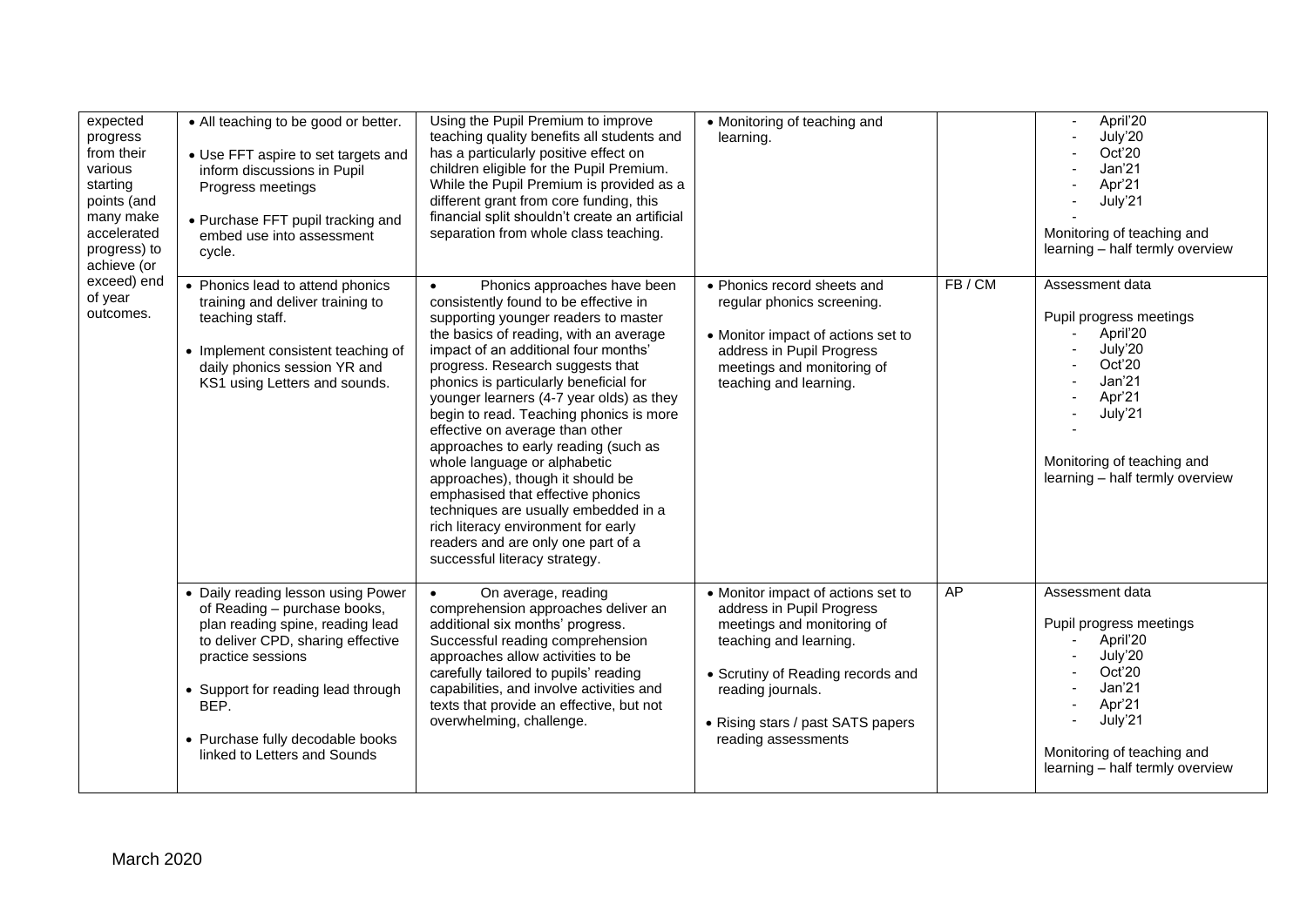| • Introduce YR and Y1 small group<br>reading including CPD for<br>teachers and TAs.<br>• Maths lead to source and deliver<br>CPD on use of manipulatives.<br>• Maths lead to audit resources<br>and purchase additional<br>manipulatives.<br>• Maths lead to introduce White<br>Rose schemes of learning -<br>update maths curriculum<br>overview, deliver training | • Traditional teaching keeps time spent<br>on a topic constant and allows pupils'<br>'mastery' of curriculum content to vary.<br>Mastery learning keeps learning<br>outcomes constant but varies the time<br>needed for pupils to become proficient<br>or competent at these objectives.<br>• There are a number of meta-analyses<br>which indicate that, on average,<br>mastery learning approaches are<br>effective, leading to an additional five<br>months' progress.<br>Recommendations from EEF Maths<br>guidance reports:<br>• Use assessment to build on pupils'<br>existing knowledge and understanding<br>• Use manipulatives and representations<br>• Develop practitioners' understanding of | • Monitor impact of actions set to<br>address in Pupil Progress<br>meetings and monitoring of<br>teaching and learning.<br>• Scrutiny of Maths books<br>• White Rose assessments and<br>past SATS papers | <b>JB</b>                        | English lead monitoring for subject<br>leadership - monitored and<br>reviewed through subject<br>development plan<br>Assessment data<br>Pupil progress meetings<br>April'20<br>July'20<br>Oct'20<br>Jan <sub>21</sub><br>Apr'21<br>July'21<br>$\overline{\phantom{a}}$<br>Monitoring of teaching and<br>learning - half termly overview<br>Maths lead monitoring for subject<br>leadership - monitored and<br>reviewed through subject<br>development plan |
|---------------------------------------------------------------------------------------------------------------------------------------------------------------------------------------------------------------------------------------------------------------------------------------------------------------------------------------------------------------------|----------------------------------------------------------------------------------------------------------------------------------------------------------------------------------------------------------------------------------------------------------------------------------------------------------------------------------------------------------------------------------------------------------------------------------------------------------------------------------------------------------------------------------------------------------------------------------------------------------------------------------------------------------------------------------------------------------|----------------------------------------------------------------------------------------------------------------------------------------------------------------------------------------------------------|----------------------------------|------------------------------------------------------------------------------------------------------------------------------------------------------------------------------------------------------------------------------------------------------------------------------------------------------------------------------------------------------------------------------------------------------------------------------------------------------------|
|                                                                                                                                                                                                                                                                                                                                                                     | how children learn mathematics                                                                                                                                                                                                                                                                                                                                                                                                                                                                                                                                                                                                                                                                           |                                                                                                                                                                                                          | <b>Total</b><br>budgeted<br>cost | £12000                                                                                                                                                                                                                                                                                                                                                                                                                                                     |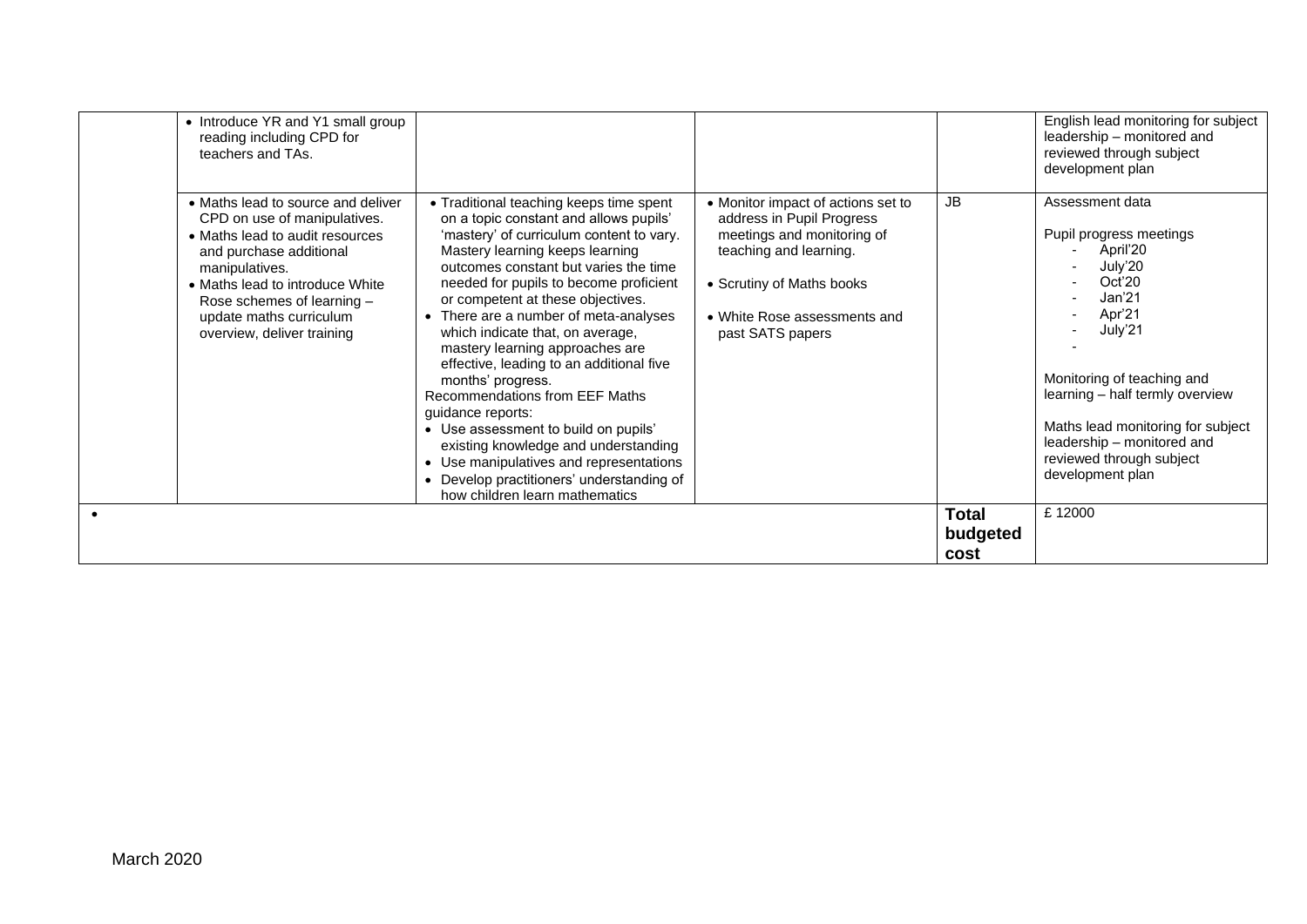| ii.                                                                                                                                                         | <b>Targeted support</b>                                                                                                                                                                                                                                                                                                                                                                                                                                                                                                                                      |                                                                                                                                                                                                                                                                                                                                                                                                                                                                                                                                                                                                                                                                                                                                                  |                                                                                                                                                                                                                                                                                                                                                                                                                                                                                                                              |                   |                                                                                                                                                                                                                                       |
|-------------------------------------------------------------------------------------------------------------------------------------------------------------|--------------------------------------------------------------------------------------------------------------------------------------------------------------------------------------------------------------------------------------------------------------------------------------------------------------------------------------------------------------------------------------------------------------------------------------------------------------------------------------------------------------------------------------------------------------|--------------------------------------------------------------------------------------------------------------------------------------------------------------------------------------------------------------------------------------------------------------------------------------------------------------------------------------------------------------------------------------------------------------------------------------------------------------------------------------------------------------------------------------------------------------------------------------------------------------------------------------------------------------------------------------------------------------------------------------------------|------------------------------------------------------------------------------------------------------------------------------------------------------------------------------------------------------------------------------------------------------------------------------------------------------------------------------------------------------------------------------------------------------------------------------------------------------------------------------------------------------------------------------|-------------------|---------------------------------------------------------------------------------------------------------------------------------------------------------------------------------------------------------------------------------------|
| <b>Desired</b>                                                                                                                                              | Chosen action / approach                                                                                                                                                                                                                                                                                                                                                                                                                                                                                                                                     | What is the evidence and                                                                                                                                                                                                                                                                                                                                                                                                                                                                                                                                                                                                                                                                                                                         | How will you ensure it is                                                                                                                                                                                                                                                                                                                                                                                                                                                                                                    | <b>Staff lead</b> | When will you review                                                                                                                                                                                                                  |
| outcome                                                                                                                                                     |                                                                                                                                                                                                                                                                                                                                                                                                                                                                                                                                                              | rationale for this choice?                                                                                                                                                                                                                                                                                                                                                                                                                                                                                                                                                                                                                                                                                                                       | implemented well?                                                                                                                                                                                                                                                                                                                                                                                                                                                                                                            |                   | implementation?                                                                                                                                                                                                                       |
| All children's<br><b>SEMH</b><br>needs are<br>met and<br>children are<br>able to<br>access the<br>full<br>curriculum<br>and engage<br>in their<br>learning. | • The Health and Well-Being Hub<br>will be used to target support<br>where concerns are raised about<br>individuals. Well-being hub<br>interventions for identified<br>children.<br>• 1:1 and/or group well-being<br>intervention to support their<br>mental health and well-being,<br>resilience techniques and anxiety<br>management.<br>• Additional support allocated for<br>identified children through<br>Malachi, EP, Forward Thinking<br>Birmingham                                                                                                  | • EEF guidance states that 'On average,<br>SEL interventions have an identifiable<br>and valuable impact on attitudes to<br>learning and social relationships in<br>school.'<br>• Well-being hub support is provided in<br>addition to support provided for all<br>pupils in class by class teachers.                                                                                                                                                                                                                                                                                                                                                                                                                                            | • Strengths and Difficulties<br>Questionnaires (SDQs) will be<br>completed by staff and parents<br>and will be repeated termly.<br>• Pupils SEMH and well-being will<br>be discussed in pupil progress<br>meetings.<br>• Health and Well-being hub<br>provision maps will measure<br>impact of support using both<br>quantitative and qualitative<br>records.<br>• Records of meetings with parents.<br>• Records of meetings with<br>children<br>• MyConcern records<br>• Feedback and reports from<br>Malachi, EP, FTB etc | <b>TH</b>         | SDQ's completed termly by<br>teachers and parents.<br>Termly review of Health and Well-<br>being hub provision maps by<br>SENDCO.                                                                                                     |
| All children's<br><b>SEND needs</b><br>are identified<br>and met so<br>that all<br>children<br>make<br>progress in<br>all subjects.                         | • SENDCO to source CPD from<br>PSS / EP on evidenced based<br>interventions eg direct phonics,<br>first class at number etc<br>• SENDCO to attend Pupil<br>progress meetings and<br>strategically plan use of<br>interventions and deployment of<br>TAs across school.<br>• Use of evidenced based<br>interventions for SEND children<br>and LPA children must have<br>measurable targets and be time<br>specific.<br>• Individual barriers to learning<br>discussed in Pupil Progress<br>meetings. Precise actions set to<br>overcome barriers to learning. | A series of studies from 2003 to 2017<br>investigated the typical deployment of<br>TAs in English schools. A striking finding<br>was that the majority of TAs spent most of<br>their time working in a direct, but informal,<br>instructional role with pupils on a small-<br>group or one-to-one basis (both inside<br>and outside of the classroom). TAs were<br>principally working with pupils with SEND<br>or pupils not making expected levels of<br>progress. As a result of high levels of TA<br>support, pupils with the most complex<br>needs spent less time in<br>whole-class teaching, less time with the<br>teacher, and had fewer opportunities for<br>peer interaction compared with their<br>classmates. The net result of this | • Monitor impact of actions set to<br>address in Pupil Progress<br>meetings and monitoring of<br>teaching and learning.<br>• SENDCO monitoring intervention<br>records<br>• SENDCO monitoring of ITPs and<br>continuums<br>• SENDCO / EP learning walk.                                                                                                                                                                                                                                                                      | <b>TH</b>         | Assessment data<br>Pupil progress meetings<br>April'20<br>July'20<br>Oct'20<br>Jan'21<br>Apr'21<br>July'21<br><b>ITP</b> / continuums<br>Monitoring of teaching and<br>learning - half termly overview<br>including SENDCO monitoring |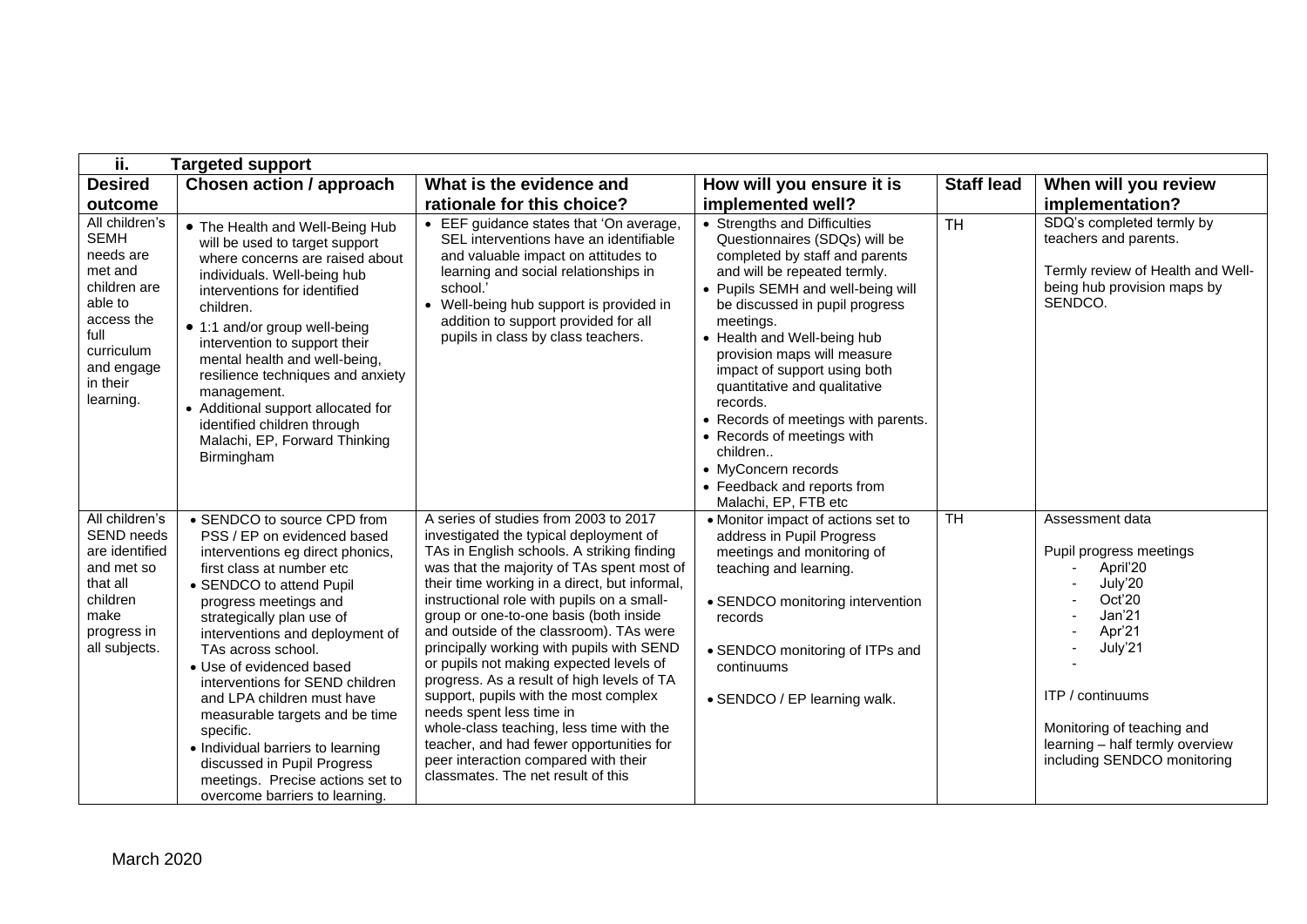| Effectiveness of actions<br>monitored and evaluated.<br>• Rigorous monitoring of impact of<br>interventions by teachers and<br>leaders to ensure effectiveness<br>of interventions on accelerating<br>progress and raising attainment. | approach results in TAs in mainstream<br>schools regularly<br>adopting the status of 'primary educator'<br>for pupils in most need. Although this<br>arrangement is often seen as beneficial<br>for the pupils and the teacher-because<br>the pupils in need receive more attention<br>while the teacher can concentrate on the<br>rest of the class-it causes a 'separation'<br>effect<br>EEF toolkit based on limited research<br>identifies that use of Teaching Assistants<br>provided low impact for high cost.<br>The effective deployment of TAs<br>is, therefore, critical for securing a good<br>education for pupils with SEND. When<br>well-trained and properly supported, TAs<br>can have a positive impact: many of the<br>EEF's most successful programmes<br>have involved TAs. Unfortunately, where<br>the deployment of TAs is not carefully<br>considered by school leadership, it can<br>have negative impacts on pupils' learning<br>and wellbeing. | <b>Total</b> | £5000 |
|----------------------------------------------------------------------------------------------------------------------------------------------------------------------------------------------------------------------------------------|--------------------------------------------------------------------------------------------------------------------------------------------------------------------------------------------------------------------------------------------------------------------------------------------------------------------------------------------------------------------------------------------------------------------------------------------------------------------------------------------------------------------------------------------------------------------------------------------------------------------------------------------------------------------------------------------------------------------------------------------------------------------------------------------------------------------------------------------------------------------------------------------------------------------------------------------------------------------------|--------------|-------|
|                                                                                                                                                                                                                                        |                                                                                                                                                                                                                                                                                                                                                                                                                                                                                                                                                                                                                                                                                                                                                                                                                                                                                                                                                                          | budgeted     |       |
|                                                                                                                                                                                                                                        |                                                                                                                                                                                                                                                                                                                                                                                                                                                                                                                                                                                                                                                                                                                                                                                                                                                                                                                                                                          | cost         |       |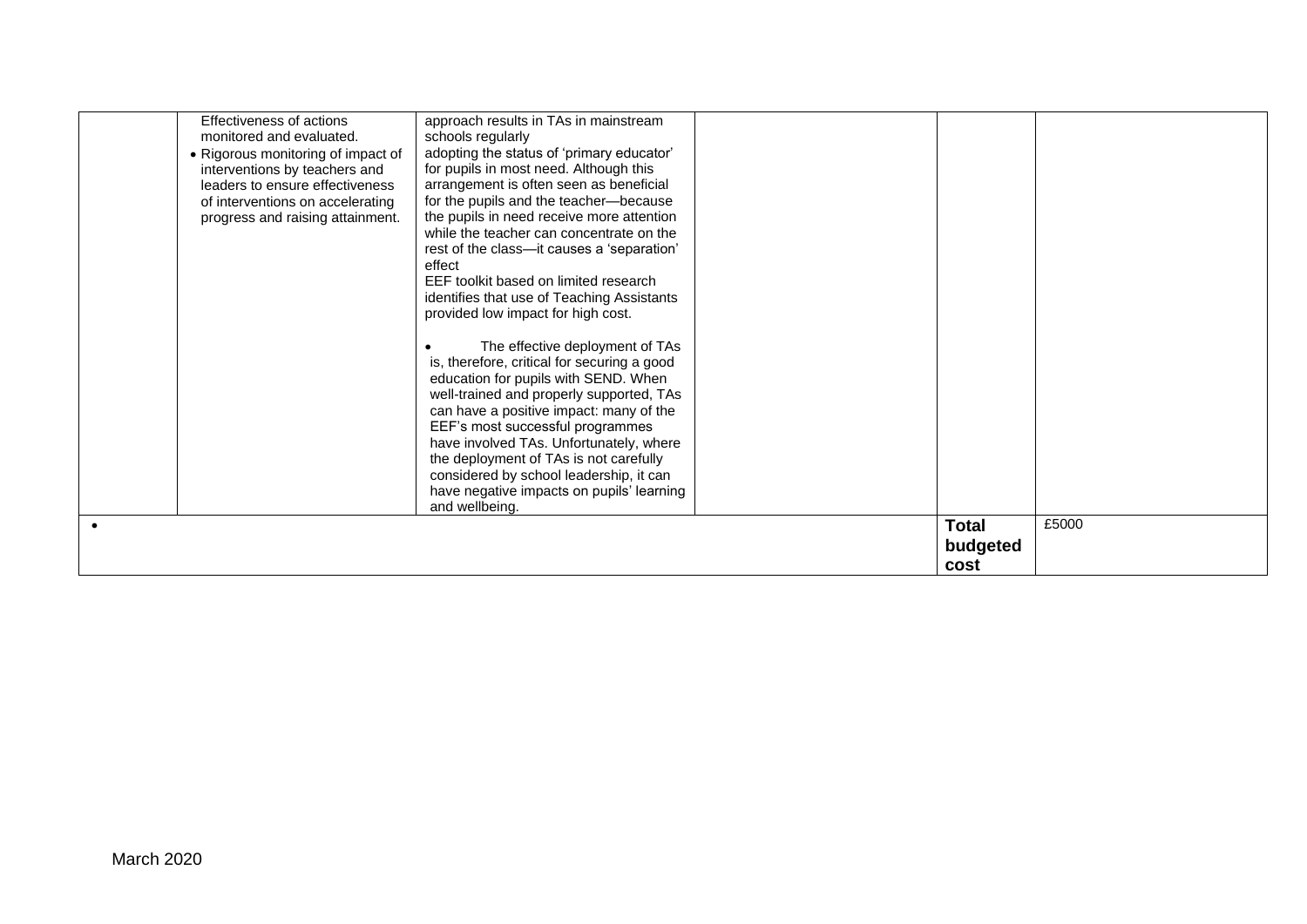| iii.                                                                                                                                                                                                                         | Other approaches                                                                                                                                                                              |                                                                                                                                                                                                                                                                                                                                                                                                                                                                                                     |                                                                                                    |                   |                                                                                                                                                         |  |  |
|------------------------------------------------------------------------------------------------------------------------------------------------------------------------------------------------------------------------------|-----------------------------------------------------------------------------------------------------------------------------------------------------------------------------------------------|-----------------------------------------------------------------------------------------------------------------------------------------------------------------------------------------------------------------------------------------------------------------------------------------------------------------------------------------------------------------------------------------------------------------------------------------------------------------------------------------------------|----------------------------------------------------------------------------------------------------|-------------------|---------------------------------------------------------------------------------------------------------------------------------------------------------|--|--|
| <b>Desired</b><br>outcome                                                                                                                                                                                                    | Chosen action / approach                                                                                                                                                                      | What is the evidence and<br>rationale for this choice?                                                                                                                                                                                                                                                                                                                                                                                                                                              | How will you ensure it is<br>implemented well?                                                     | <b>Staff lead</b> | When will you review<br>implementation?                                                                                                                 |  |  |
| All children<br>benefit from<br>access and to<br>wider-<br>curriculum<br>(eg music<br>tuition,<br>educational<br>visits, sports<br>clubs.)<br>enabling<br>them to<br>develop new<br>skills,<br>interests and<br>friendships. | All children benefit from access<br>and to wider-curriculum (eg music<br>tuition, educational visits, sports<br>clubs.) enabling them to develop<br>new skills, interests and<br>friendships. | EEF toolkit guidance:<br>-Participating in sports and physical<br>activity is likely to have wider health<br>and social benefits.<br>- Some arts activities have been linked<br>with improvements in specific<br>outcomes. For example, there is some<br>evidence of a positive link between<br>music and spatial awareness and<br>between drama and writing. Wider<br>benefits such as more positive<br>attitudes to learning and increased<br>well-being have also consistently been<br>reported. | Music service registers and<br>reports<br>After school club registers.<br>Pupil voice<br>$\bullet$ | <b>LT</b>         | Termly allocation of music<br>sessions, sports clubs etc.<br>Apr'20<br>$\sim$ 100 $\mu$<br><b>Jul'20</b><br>Sep'20<br>Dec'20<br>Apr 21<br><b>Jul'21</b> |  |  |
|                                                                                                                                                                                                                              | £13000<br><b>Total</b><br>budgeted<br>cost                                                                                                                                                    |                                                                                                                                                                                                                                                                                                                                                                                                                                                                                                     |                                                                                                    |                   |                                                                                                                                                         |  |  |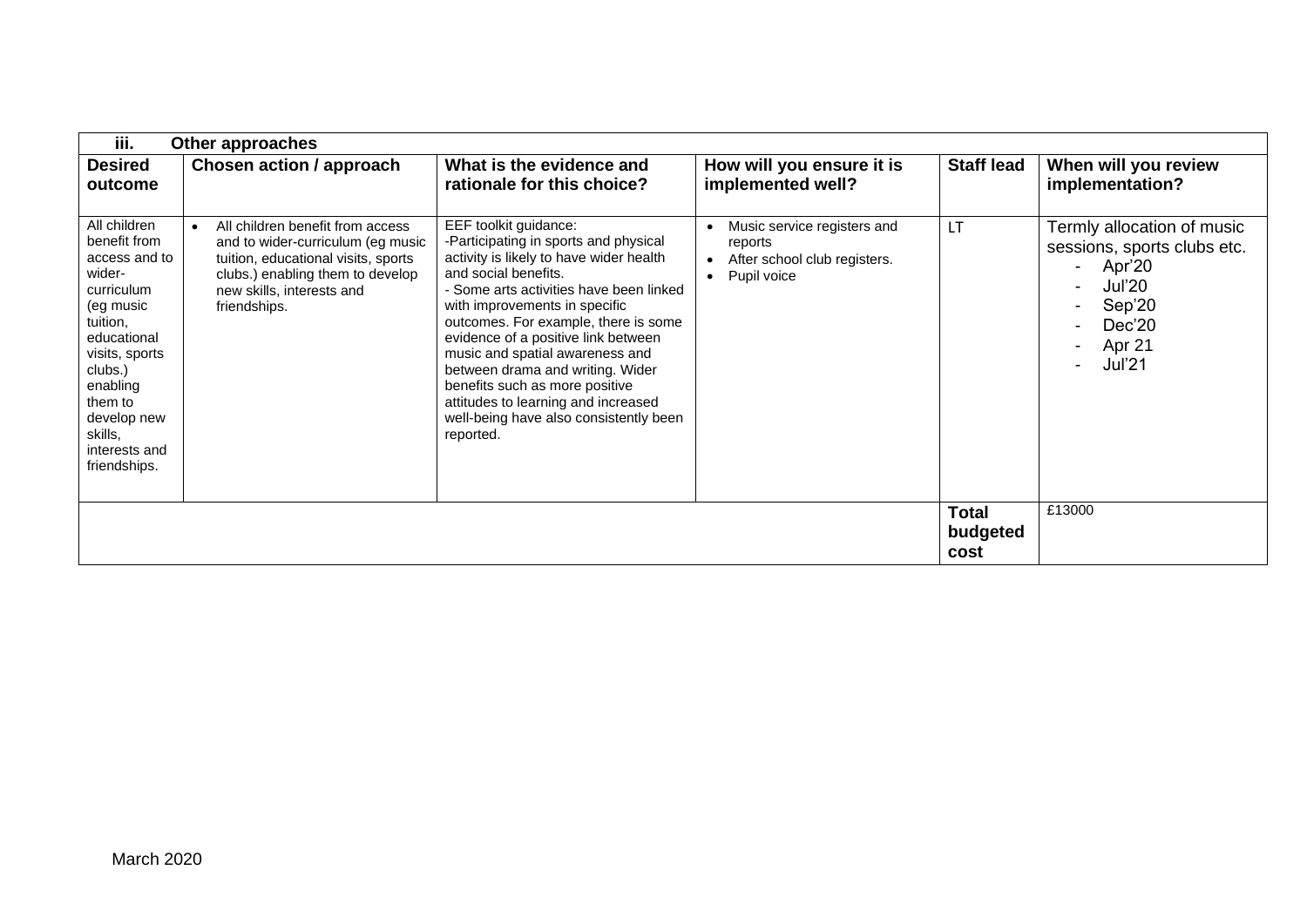|                                                                                                             | 6. Review of expenditure March 2021                                                                                                                                                                                                                                                                                                                                                          |                                                                                                                                                                                                                                                                                                                                                                                                                                                                                                                                                                                                                                                                                                                                                                                                                                                                                                                                                                                                                                                                                                                                                                                                                                                    |                                                                                                                                                                                                                                                                                                                                                                                                                                                                                                                                                                                                                                                                                                                                                                                                                                                                       |                |  |  |
|-------------------------------------------------------------------------------------------------------------|----------------------------------------------------------------------------------------------------------------------------------------------------------------------------------------------------------------------------------------------------------------------------------------------------------------------------------------------------------------------------------------------|----------------------------------------------------------------------------------------------------------------------------------------------------------------------------------------------------------------------------------------------------------------------------------------------------------------------------------------------------------------------------------------------------------------------------------------------------------------------------------------------------------------------------------------------------------------------------------------------------------------------------------------------------------------------------------------------------------------------------------------------------------------------------------------------------------------------------------------------------------------------------------------------------------------------------------------------------------------------------------------------------------------------------------------------------------------------------------------------------------------------------------------------------------------------------------------------------------------------------------------------------|-----------------------------------------------------------------------------------------------------------------------------------------------------------------------------------------------------------------------------------------------------------------------------------------------------------------------------------------------------------------------------------------------------------------------------------------------------------------------------------------------------------------------------------------------------------------------------------------------------------------------------------------------------------------------------------------------------------------------------------------------------------------------------------------------------------------------------------------------------------------------|----------------|--|--|
| i Quality of teaching for all                                                                               |                                                                                                                                                                                                                                                                                                                                                                                              |                                                                                                                                                                                                                                                                                                                                                                                                                                                                                                                                                                                                                                                                                                                                                                                                                                                                                                                                                                                                                                                                                                                                                                                                                                                    |                                                                                                                                                                                                                                                                                                                                                                                                                                                                                                                                                                                                                                                                                                                                                                                                                                                                       |                |  |  |
| <b>Desired outcome</b><br>All children's SEMH                                                               | <b>Chosen action/approach</b><br>• Professional development tor                                                                                                                                                                                                                                                                                                                              | <b>Estimated impact:</b> Did you meet the<br>success criteria? Include impact on pupils<br>not eligible for PP, if appropriate.<br>SDQs evidence improvements for all pupils.<br>$\bullet$                                                                                                                                                                                                                                                                                                                                                                                                                                                                                                                                                                                                                                                                                                                                                                                                                                                                                                                                                                                                                                                         | <b>Lessons learned</b><br>(and whether you will continue with<br>this approach)<br>• Well-being hub provision has not been                                                                                                                                                                                                                                                                                                                                                                                                                                                                                                                                                                                                                                                                                                                                            | Cost<br>£6,500 |  |  |
| needs are met and<br>children are able to<br>access the full<br>curriculum and engage<br>in their learning. | teaching staff eg Adverse<br><b>Childhood Experiences training,</b><br><b>Emotion Coaching Training,</b><br><b>Attachment training.</b><br><b>Embed use of Social Emotiona</b><br>earning approaches into<br><b>routines for Quality First</b><br><b>Teaching</b><br>. Joint learning walk by<br><b>Educational Psychologist /</b><br><b>SEMH lead to inform action</b><br>planning and CPD. | SDQ's were due to be completed and analysed by<br>SENDCO Jan'21. School was closed to all pupils<br>except vulnerable and children of critical workers so<br>this was not completed.<br>SDQs will be completed when children are settled<br>after wider re-opening and will be used to plan SEMH<br>support.<br>Children demonstrate improved behaviour<br>$\bullet$<br>for learning in lessons.<br>Progress towards this has been made though<br>lockdown leading to wider school closures has<br>negatively impacted progress for some children.<br>Staff absence has had a negative impact on children<br>and led to inconsistent support for pupils in well-being<br>hub interventions and in class.<br>Feedback from teachers in pupil progress<br>$\bullet$<br>meetings evidences that all children's<br>concentration and engagement in learning<br>has improved.<br>Pupil progress meetings were scheduled for Jan'21 to<br>review impact of interventions. These were<br>postponed due to wider school closure due to<br>lockdown. These are rescheduled for Apr '21.<br>Progress will be discussed and further support<br>allocated as required.<br>Feedback from children evidences that all<br>children feel safe and happy in school. | consistently provided since Mar'20 due to<br>Covid restrictions and wider school<br>closure.<br>• Control measures prevented crossing of<br>bubbles which impacted on provision of<br>group support in well-being hub.<br>• Staff absence of well-being hub staff has<br>led to inconsistent provision for identified<br>pupils which has negatively impacted on<br>pupils progress.<br>Staff CPD on bereavement and ACES has<br>been beneficial and staff show greater<br>awareness of children's SEMH needs (this<br>is evidenced in discussions with staff and<br>increased in recording of concerns on<br>MyConcern.<br>SEMH learning approaches to be further<br>embedded into quality first teaching - staff<br>training on emotion coaching, to be<br>delivered and implemented through<br>phased implementation led by acting DHT<br>beginning Spr term 2021. |                |  |  |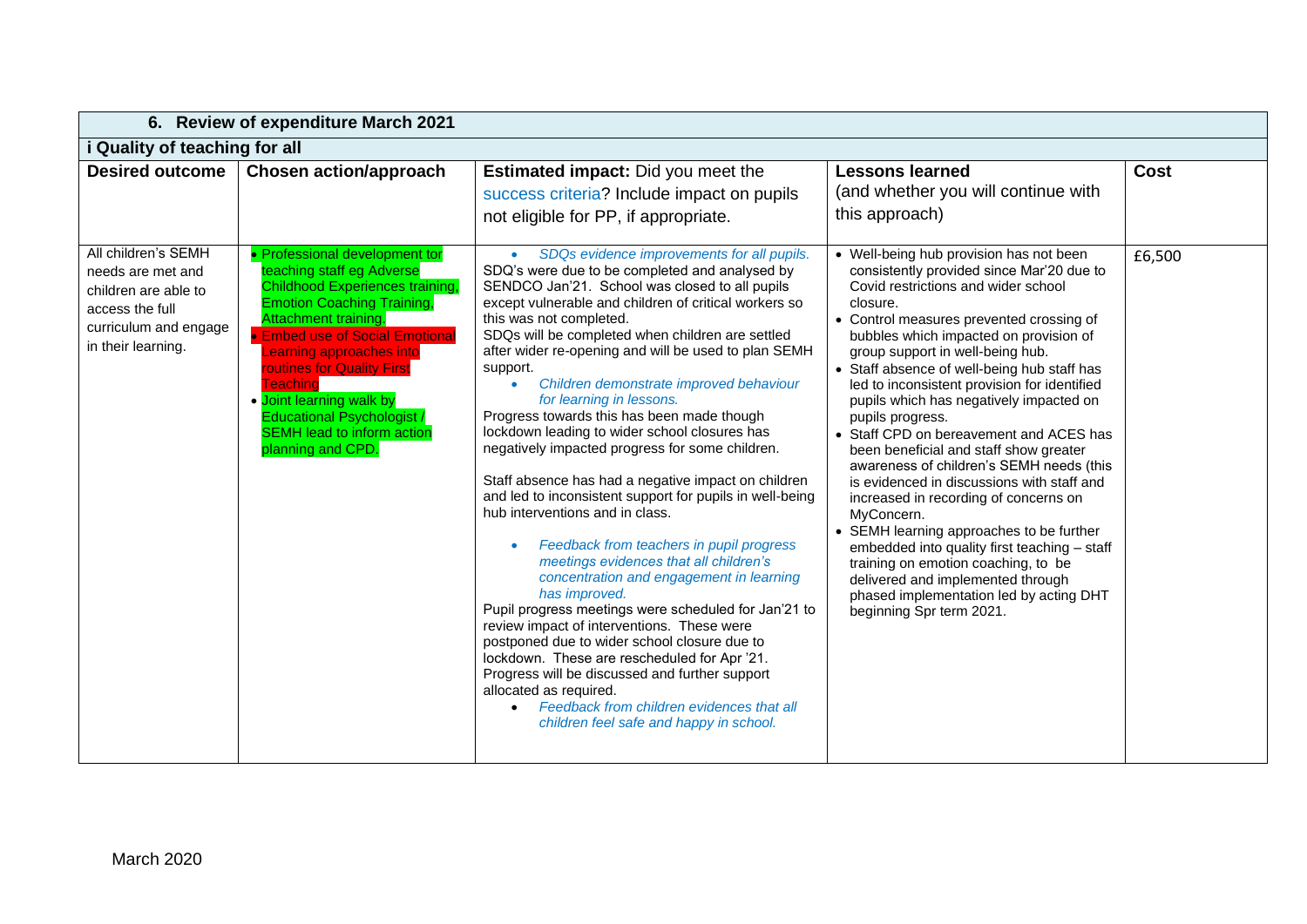| All children's SEND<br>needs are identified<br>and met so that all<br>children make<br>progress in all<br>subjects.                                                                    | • Raise attainment through<br>improved teaching and learning.<br>• All teaching to be good or better.<br>• CPD for teachers and TAs on<br>effective Quality First Teaching.<br>• Use of evidenced based<br>nterventions for SEND children<br>and LPA children with<br>neasurable targets and be time<br>specific.                                                                                                                                                                                                                                                                                                                                                                                                                                                                                                                                                   | All children's ITPs evidence that children<br>have made at least 1 band progress per<br>term.<br>Some ITP's evidence that children have made<br>accelerated progress in some strands.                                                                                                                                                                                                                                                                                                                                                                                                                                                                                                                                                                                                                                                                                                                                                                                                                                          | Use of evidenced based<br>interventions, strategically planned<br>with measurable targets.<br>Monitoring and evaluation of impact<br>of interventions.                                                                                                                                                                                                                                                                                                                                                                                                                                                                                                                                                                                                                                                                                                                                                              |
|----------------------------------------------------------------------------------------------------------------------------------------------------------------------------------------|---------------------------------------------------------------------------------------------------------------------------------------------------------------------------------------------------------------------------------------------------------------------------------------------------------------------------------------------------------------------------------------------------------------------------------------------------------------------------------------------------------------------------------------------------------------------------------------------------------------------------------------------------------------------------------------------------------------------------------------------------------------------------------------------------------------------------------------------------------------------|--------------------------------------------------------------------------------------------------------------------------------------------------------------------------------------------------------------------------------------------------------------------------------------------------------------------------------------------------------------------------------------------------------------------------------------------------------------------------------------------------------------------------------------------------------------------------------------------------------------------------------------------------------------------------------------------------------------------------------------------------------------------------------------------------------------------------------------------------------------------------------------------------------------------------------------------------------------------------------------------------------------------------------|---------------------------------------------------------------------------------------------------------------------------------------------------------------------------------------------------------------------------------------------------------------------------------------------------------------------------------------------------------------------------------------------------------------------------------------------------------------------------------------------------------------------------------------------------------------------------------------------------------------------------------------------------------------------------------------------------------------------------------------------------------------------------------------------------------------------------------------------------------------------------------------------------------------------|
| All children make at<br>least expected<br>progress from their<br>various starting points<br>(and many make<br>accelerated progress)<br>to achieve (or exceed)<br>end of year outcomes. | • Raise attainment through<br>improved teaching and learning.<br>• All teaching to be good or better.<br>• Use FFT aspire to set targets<br>and inform discussions in Pupil<br><b>Progress meetings</b><br>• Purchase FFT pupil tracking and<br>embed use into assessment<br>cycle.<br>• Phonics lead to attend phonics<br>training and deliver training to<br>teaching staff.<br>• Implement consistent teaching of<br>daily phonics session YR and<br>KS1 using Letters and sounds.<br>Daily reading lesson using<br>Power of Reading - purchase<br>books, plan reading spine,<br>reading lead to deliver CPD,<br>sharing effective practice<br>sessions<br>• Support for reading lead through<br>BEP.<br>• Purchase fully decodable books<br>linked to Letters and Sounds<br>• Introduce YR and Y1 small group<br>reading including CPD for<br>teachers and TAs. | All children entering Reception below Age<br>$\bullet$<br><b>Related Expectations make accelerated</b><br>progress towards Early Learning Goals.<br>Reading 6/6. (4/6 on track to achieve ELG)<br>Writing 5/6 (1/6 exp progress), 3/6 on track to achieve ELG.<br>Maths 2/6 (4/6 exp progress) 6/6 on track to achieve or ELG<br>Children who have not passed the phonics<br>screening in Year 1 make accelerated<br>progress and pass their phonics screening in<br>Year 2.<br>Phonics screening in Summer 2020 did not take<br>place due to school closure due to COVID<br>restrictions.<br>Current Y1 screened Dec'20 2/2 PP children on<br>track to pass screening Jun'21<br>Current Y2 screened Dec'20. 1/1 PP passed<br>screening.<br>Current Y3 class in school data shows 1/2 PP<br>children would pass screening Jun'20. 1/2 children<br>has had additional reading support during Y3. Will<br>be screened Mar'21.<br>All children make at least expected progress<br>to achieve (or exceed) end of year<br>outcomes. | Aut'20 Pupil progress meeting<br>discussions led to precise actions<br>being set.<br>Wider school closures and<br>restrictions due to Covid have<br>impacted on plan do review process<br>Some actions have not been<br>possible due to restrictions and due<br>to school closures eg Y1 / R reading<br>groups due to risk of bubbles<br>mixing.<br>PP meetings were planned for<br>Jan'21. These have been<br>postponed due to school closure.<br>Monitoring of impact of actions has<br>been impacted by school closures,<br>covid restrictions, staff absence and<br>increased workload.<br>Improvements to teaching and<br>learning will be embedded once<br>school is open to all children.<br>Monitoring of teaching and learning<br>and implementation of pupil<br>progress meeting cycle will enable<br>school to effectively monitor impact<br>of actions and ensure that<br>improvements are effective at |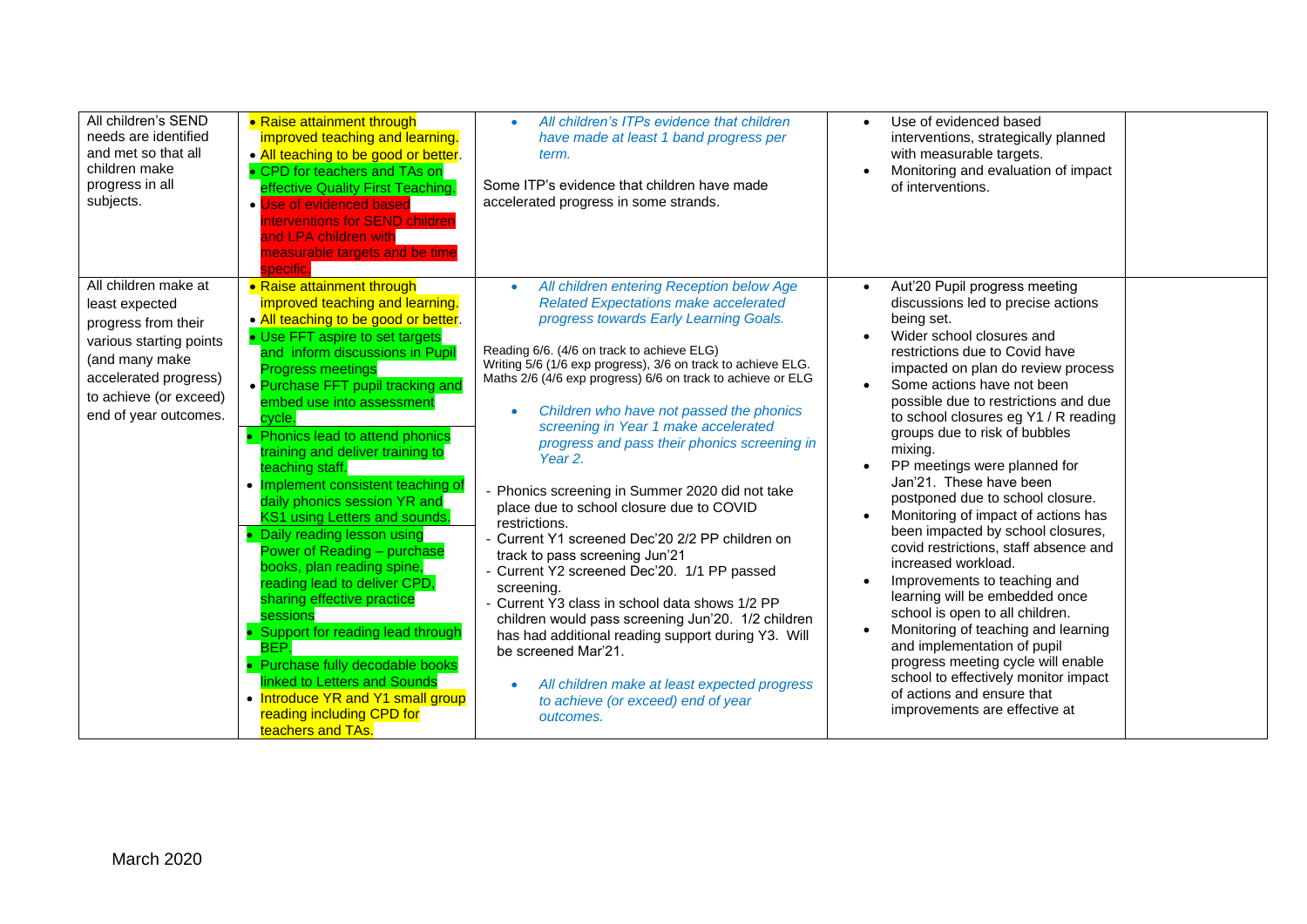| • Maths lead to source and deliver | $\overline{YR}$                                                                                                             | raising standards by accelerating |
|------------------------------------|-----------------------------------------------------------------------------------------------------------------------------|-----------------------------------|
| CPD on use of manipulatives.       | 3/6 PP children currently on track to achieve GLD                                                                           | progress.                         |
| • Maths lead to audit resources    | PP making accelerated progress to Jan'21:                                                                                   |                                   |
| and purchase additional            | Reading 6/6. (4/6 on track to achieve ELG)                                                                                  |                                   |
| manipulatives.                     | Writing 5/6 (1/6 exp progress), 3/6 on track to achieve ELG.<br>Maths 2/6 (4/6 exp progress) 6/6 on track to achieve or ELG |                                   |
| • Maths lead to introduce White    |                                                                                                                             |                                   |
| Rose schemes of learning -         | <b>Y1</b>                                                                                                                   |                                   |
| update maths curriculum            | Reading 1/2 EXP progress                                                                                                    |                                   |
| overview, deliver training         | Writing 1/2 EXP progress                                                                                                    |                                   |
|                                    |                                                                                                                             |                                   |
|                                    | Maths 1/2 EXP progress                                                                                                      |                                   |
|                                    |                                                                                                                             |                                   |
|                                    | <b>Y2</b>                                                                                                                   |                                   |
|                                    | Reading 1/1EXP progress                                                                                                     |                                   |
|                                    | Writing 1/1 EXP progress                                                                                                    |                                   |
|                                    | Maths 1/1 EXP progress                                                                                                      |                                   |
|                                    |                                                                                                                             |                                   |
|                                    | Y <sub>3</sub>                                                                                                              |                                   |
|                                    | Reading 1/2 EXP progress                                                                                                    |                                   |
|                                    | Writing 0/2 EXP progress                                                                                                    |                                   |
|                                    | Maths 1/2 EXP progress                                                                                                      |                                   |
|                                    |                                                                                                                             |                                   |
|                                    | Y4 (1 PP pupil new to school)                                                                                               |                                   |
|                                    | Reading 1/2 EXP progress                                                                                                    |                                   |
|                                    | Writing 0/2 EXP progress                                                                                                    |                                   |
|                                    | Maths 1/2 EXP progress                                                                                                      |                                   |
|                                    |                                                                                                                             |                                   |
|                                    | <b>Y5</b>                                                                                                                   |                                   |
|                                    | Reading 1/4 EXP progress                                                                                                    |                                   |
|                                    | Writing 1/4 EXP progress                                                                                                    |                                   |
|                                    | Maths 1/4 EXP progress                                                                                                      |                                   |
|                                    |                                                                                                                             |                                   |
|                                    | <b>Y6</b>                                                                                                                   |                                   |
|                                    | Reading 3/4 EXP progress                                                                                                    |                                   |
|                                    | Writing 3/4 EXP progress                                                                                                    |                                   |
|                                    | Maths 3/4 EXP progress                                                                                                      |                                   |
|                                    |                                                                                                                             |                                   |
|                                    | All children are on track to achieve or exceed<br>$\bullet$                                                                 |                                   |
|                                    | their end of key stage FFT 50 targets and                                                                                   |                                   |
|                                    | most achieve FFT 20 targets.                                                                                                |                                   |
|                                    | <b>Y2</b>                                                                                                                   |                                   |
|                                    | Reading 1/1 on track to achieve FFT 50                                                                                      |                                   |
|                                    | Writing 1/1 on track to achieve FFT 50                                                                                      |                                   |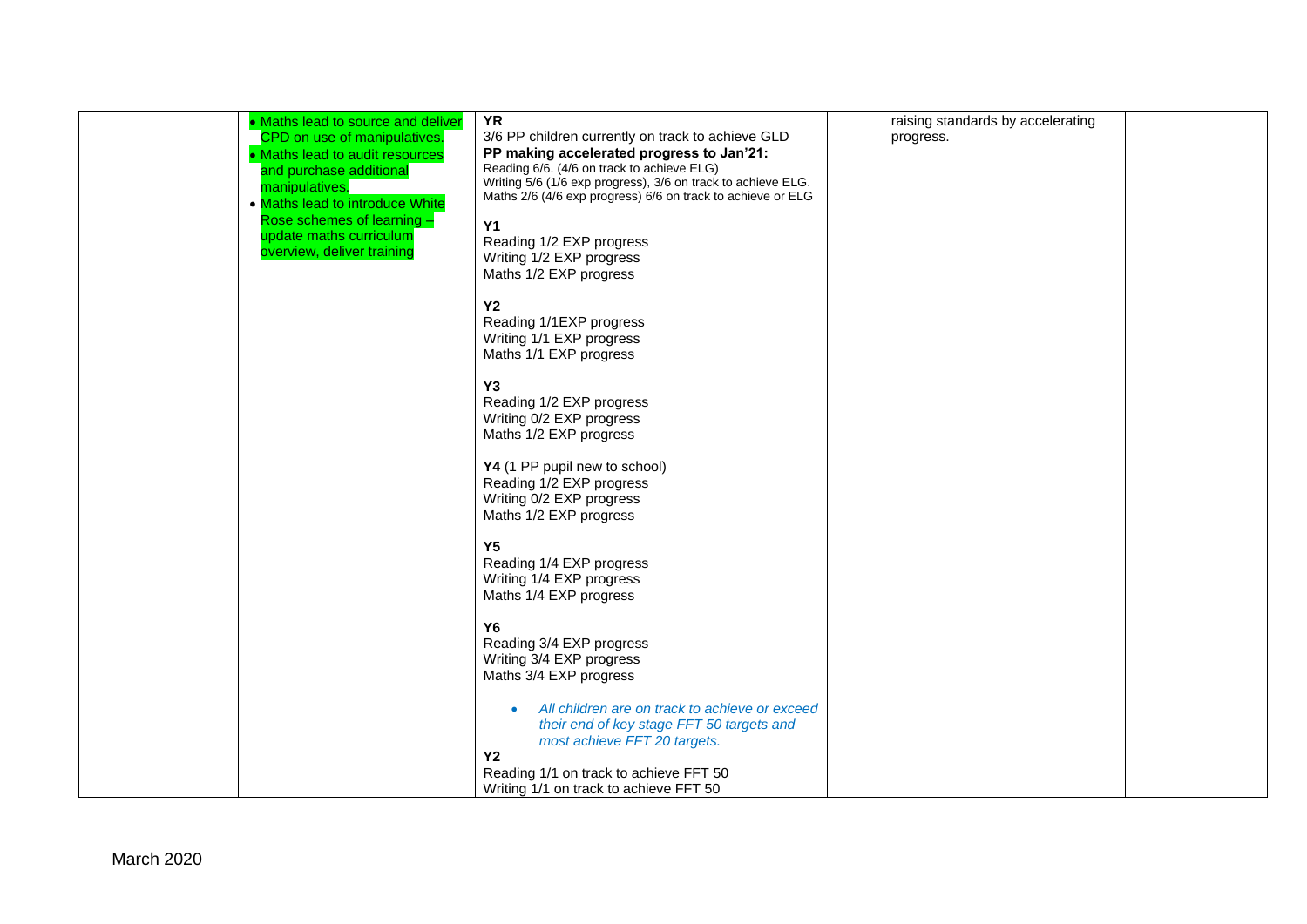|                                                                                                                                    |                                                                                                                                                                                                                                                                                                                                                                                                                                                                           | Maths 1/1 on track to achieve FFT 50<br><b>Y6</b><br>Reading 4/4 on track to achieve FFT 50<br>Writing 1/4 on track to achieve FFT 50<br>Maths 2/4 on track to achieve FFT 50                                                                                                                                                                                                                                                                                                                                                                                                                                                                                                                                                                                                                                                                                                                                                                                                                                                                                                                                                |                                                                                                                                                                                                                                                                                                                                                                                             |         |
|------------------------------------------------------------------------------------------------------------------------------------|---------------------------------------------------------------------------------------------------------------------------------------------------------------------------------------------------------------------------------------------------------------------------------------------------------------------------------------------------------------------------------------------------------------------------------------------------------------------------|------------------------------------------------------------------------------------------------------------------------------------------------------------------------------------------------------------------------------------------------------------------------------------------------------------------------------------------------------------------------------------------------------------------------------------------------------------------------------------------------------------------------------------------------------------------------------------------------------------------------------------------------------------------------------------------------------------------------------------------------------------------------------------------------------------------------------------------------------------------------------------------------------------------------------------------------------------------------------------------------------------------------------------------------------------------------------------------------------------------------------|---------------------------------------------------------------------------------------------------------------------------------------------------------------------------------------------------------------------------------------------------------------------------------------------------------------------------------------------------------------------------------------------|---------|
| li Targeted support                                                                                                                |                                                                                                                                                                                                                                                                                                                                                                                                                                                                           |                                                                                                                                                                                                                                                                                                                                                                                                                                                                                                                                                                                                                                                                                                                                                                                                                                                                                                                                                                                                                                                                                                                              |                                                                                                                                                                                                                                                                                                                                                                                             |         |
| <b>Desired outcome</b>                                                                                                             | <b>Chosen action/approach</b>                                                                                                                                                                                                                                                                                                                                                                                                                                             | <b>Estimated impact:</b> Did you meet the<br>success criteria? Include impact on pupils<br>not eligible for PP, if appropriate.                                                                                                                                                                                                                                                                                                                                                                                                                                                                                                                                                                                                                                                                                                                                                                                                                                                                                                                                                                                              | <b>Lessons learned</b><br>(and whether you will continue with<br>this approach)                                                                                                                                                                                                                                                                                                             | Cost    |
| All children's SEMH<br>needs are met and<br>children are able to<br>access the full<br>curriculum and engage<br>in their learning. | • The Health and Well-Being Hub<br>will be used to target support<br>where concerns are raised about<br>individuals. Well-being hub<br>interventions for identified<br>children.<br>• 1:1 and/or group well-being<br>intervention to support their<br>mental health and well-being,<br>resilience techniques and anxiety<br>management.<br>• Additional support allocated for<br>identified children through<br><b>Malachi, EP, Forward Thinking</b><br><b>Birmingham</b> | SDQs evidence improvements for all pupils.<br>$\bullet$<br>SDQ's were due to be completed and analysed by<br>SENDCO Jan'21. School was closed to all pupils<br>except vulnerable and children of critical workers so<br>this was not completed.<br>SDQs will be completed when children are settled<br>after wider re-opening and will be used to plan SEMH<br>support.<br>Children demonstrate improved behaviour<br>$\bullet$<br>for learning in lessons.<br>Progress towards this has been made though<br>lockdown leading to wider school closures has<br>negatively impacted progress for some children.<br>Staff absence has had a negative impact on children<br>and led to inconsistent support for pupils in well-being<br>hub interventions and in class.<br>Feedback from teachers in pupil progress<br>meetings evidences that all children's<br>concentration and engagement in learning<br>has improved.<br>Pupil progress meetings were scheduled for Jan'21 to<br>review impact of interventions. These were<br>postponed due to wider school closure due to<br>lockdown. These are rescheduled for Apr '21. | See above.<br>Early indications suggest that lockdown and<br>school closure appears to have had a<br>significant impact on the SEMH of some<br>children.<br>Once school has re-opened fully to all pupils<br>identified pupils will be targeted for additional<br>support including referrals to outside<br>agencies and planned in-school interventions<br>(once these can safely resume.) | £10,000 |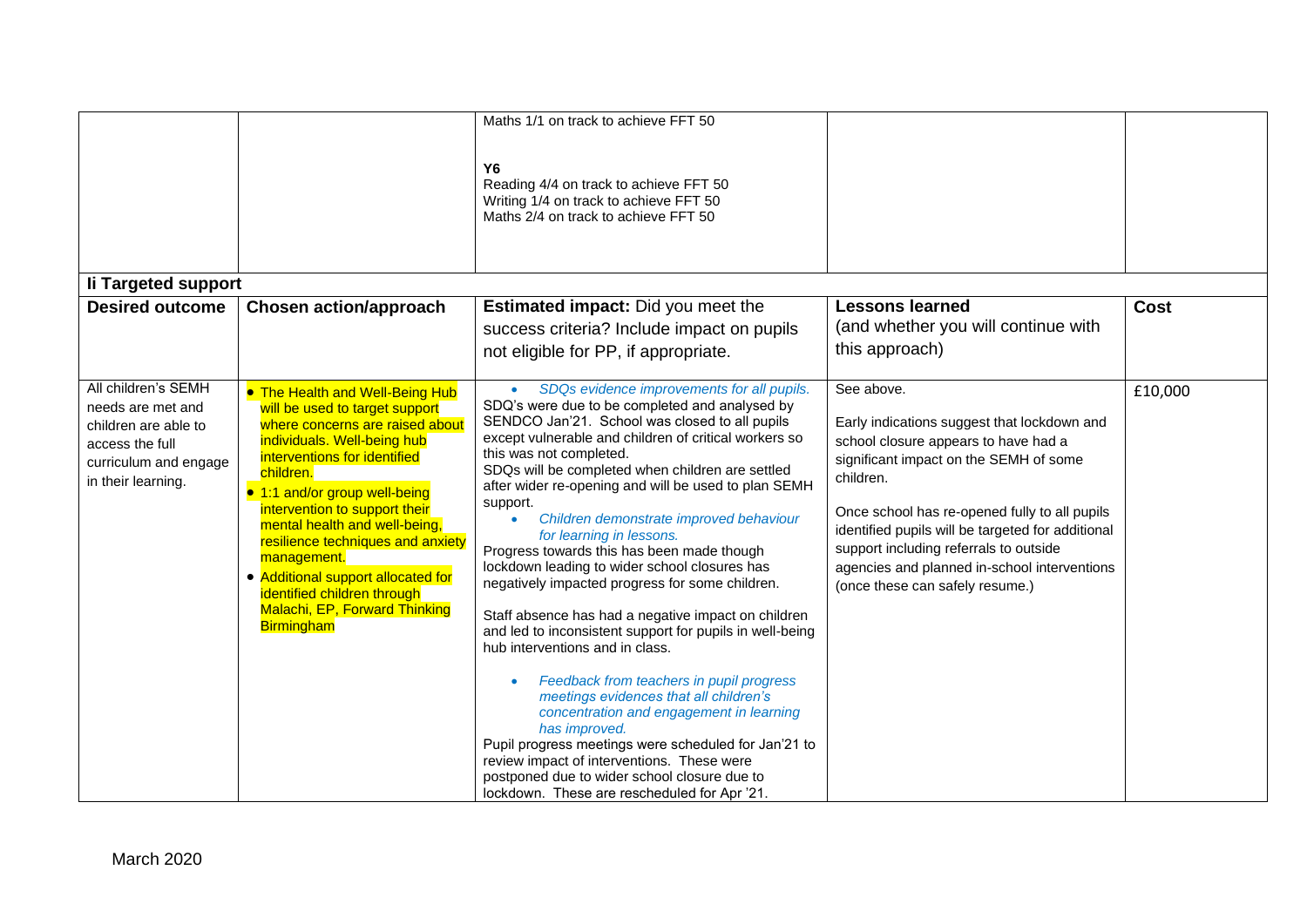| All children's SEND<br>• SENDCO to source CPD from<br>needs are identified<br><b>PSS / EP on evidenced based</b><br>and met so that all<br>interventions eg direct phonics,<br>children make<br>irst class at number etc<br>progress in all<br>• SENDCO to attend Pupil<br>subjects.<br>progress meetings and<br>strategically plan use of<br>interventions and deployment of<br>TAs across school.<br>• Use of evidenced based<br>interventions for SEND children<br>and LPA children must have<br>measurable targets and be time<br>specific.<br>. Individual barriers to learning<br>discussed in Pupil Progress<br>meetings. Precise actions set to<br>overcome barriers to learning.<br><b>Effectiveness of actions</b><br>monitored and evaluated. | allocated as required.<br>• Feedback from children evidences that all<br>children feel safe and happy in school.<br>All children's ITPs evidence that children<br>$\bullet$<br>have made at least 1 band progress per<br>term.<br>Some ITP's evidence that children have made<br>accelerated progress in some strands. | Aut'20 Pupil progress meeting<br>discussions led to precise actions<br>being set.<br>Wider school closures and<br>restrictions due to Covid have<br>impacted on plan do review process<br>Covid restrictions restricted visit<br>availability of professionals to<br>school.<br>Progress has been slowed by<br>factors beyond school's control eg<br>staff absence, school closure.<br>CPD on quality first teaching has<br>been delivered to teaching staff and<br>now needs to be embedded into<br>practice.<br>Pupil progress meetings to resume<br>$\bullet$<br>following assessments Apr'21<br>Strategic planning of interventions<br>for SEND children and improved |      |
|----------------------------------------------------------------------------------------------------------------------------------------------------------------------------------------------------------------------------------------------------------------------------------------------------------------------------------------------------------------------------------------------------------------------------------------------------------------------------------------------------------------------------------------------------------------------------------------------------------------------------------------------------------------------------------------------------------------------------------------------------------|------------------------------------------------------------------------------------------------------------------------------------------------------------------------------------------------------------------------------------------------------------------------------------------------------------------------|---------------------------------------------------------------------------------------------------------------------------------------------------------------------------------------------------------------------------------------------------------------------------------------------------------------------------------------------------------------------------------------------------------------------------------------------------------------------------------------------------------------------------------------------------------------------------------------------------------------------------------------------------------------------------|------|
| • Rigorous monitoring of impact of<br>interventions by teachers and<br>leaders to ensure effectiveness<br>of interventions on accelerating<br>progress and raising attainment                                                                                                                                                                                                                                                                                                                                                                                                                                                                                                                                                                            |                                                                                                                                                                                                                                                                                                                        | record keeping to measure impact<br>towards targets to be implemented.<br>Identification of evidence based<br>interventions and CPD to be<br>delivered.                                                                                                                                                                                                                                                                                                                                                                                                                                                                                                                   |      |
| lii Other approaches                                                                                                                                                                                                                                                                                                                                                                                                                                                                                                                                                                                                                                                                                                                                     |                                                                                                                                                                                                                                                                                                                        |                                                                                                                                                                                                                                                                                                                                                                                                                                                                                                                                                                                                                                                                           |      |
| <b>Chosen action/approach</b><br><b>Desired outcome</b>                                                                                                                                                                                                                                                                                                                                                                                                                                                                                                                                                                                                                                                                                                  | <b>Estimated impact:</b> Did you meet the<br>success criteria? Include impact on pupils<br>not eligible for PP, if appropriate.                                                                                                                                                                                        | <b>Lessons learned</b><br>(and whether you will continue with<br>this approach)                                                                                                                                                                                                                                                                                                                                                                                                                                                                                                                                                                                           | Cost |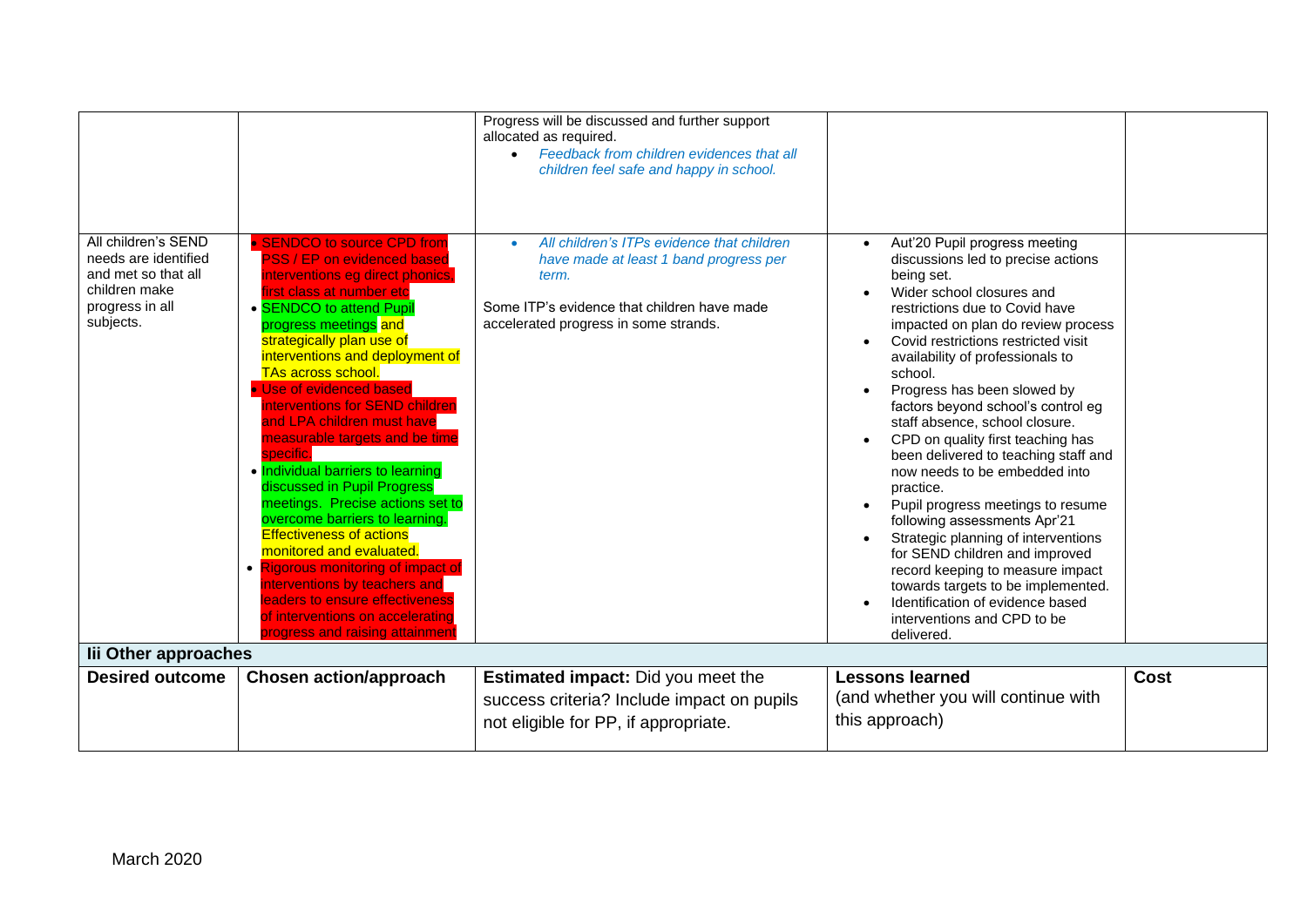| All children benefit<br>All children benefit from access<br>from access and to<br>and to wider-curriculum (eg<br>wider-curriculum (eg<br>music tuition, educational<br>visits, sports clubs.) enabling<br>music tuition.<br>educational visits,<br>them to develop new skills,<br>sports clubs.) enabling<br>interests and friendships.<br>them to develop new<br>skills, interests and<br>friendships. | All children attend educational visits.<br>Educational visits have not taken place due to Covid-<br>19 restrictions.<br>All children have the opportunity to access at<br>least one term of music tuition.<br>? PP children have received funded music tuition.<br>Time limited financial support is available (if<br>$\bullet$<br>needed) to support children to access before<br>and after school club to enable parents to<br>seek and sustain employment.<br>1 PP child received funded B/A SC provision | • Ensure systems in place for continuity<br>of record keeping when staff leave<br>and join.<br>• Ensure allocation of PP funding is<br>apportioned when strategy is set and<br>impact of spend can be measured and<br>evaluated.<br>• Research informed Evidenced based<br>interventions to be used to set<br>strategy. |  |
|---------------------------------------------------------------------------------------------------------------------------------------------------------------------------------------------------------------------------------------------------------------------------------------------------------------------------------------------------------------------------------------------------------|--------------------------------------------------------------------------------------------------------------------------------------------------------------------------------------------------------------------------------------------------------------------------------------------------------------------------------------------------------------------------------------------------------------------------------------------------------------------------------------------------------------|-------------------------------------------------------------------------------------------------------------------------------------------------------------------------------------------------------------------------------------------------------------------------------------------------------------------------|--|
|---------------------------------------------------------------------------------------------------------------------------------------------------------------------------------------------------------------------------------------------------------------------------------------------------------------------------------------------------------------------------------------------------------|--------------------------------------------------------------------------------------------------------------------------------------------------------------------------------------------------------------------------------------------------------------------------------------------------------------------------------------------------------------------------------------------------------------------------------------------------------------------------------------------------------------|-------------------------------------------------------------------------------------------------------------------------------------------------------------------------------------------------------------------------------------------------------------------------------------------------------------------------|--|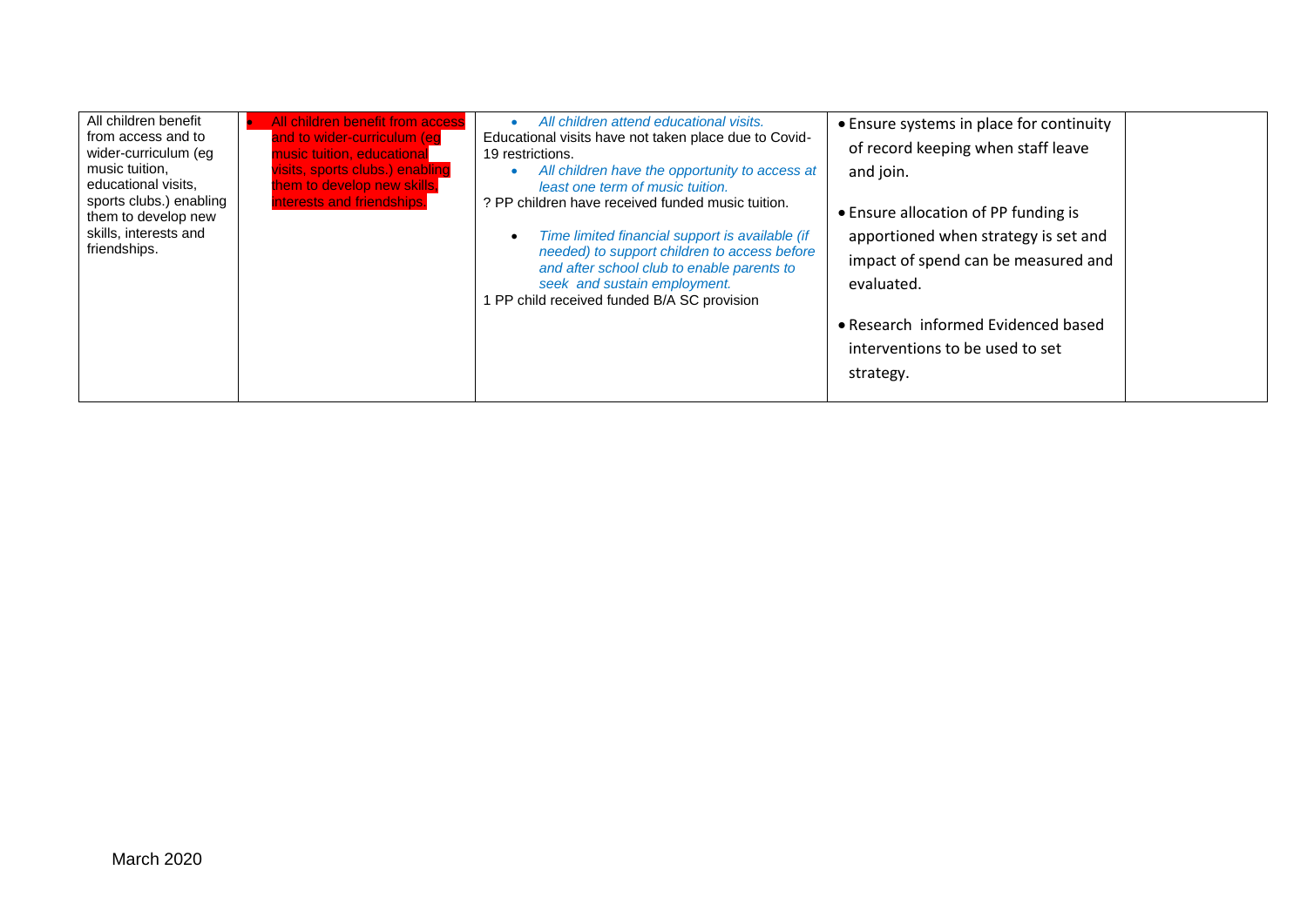|                                                                                                                                                                                                                                                                                                                                                                                                                                                                                                                    | 7. Review of expenditure March 2020                                                                                                                                                        |                                                                                                                                                                                                                                                                         |                                                                                                                                                                                                                                                                                                                                                                                                                                                                                                                                                                                                                                                                                                                                                                                                                                                                                                                                                                                                                                                                                                                                                                                                                                                                                                                                                                                                                                                                                                                            |               |  |  |
|--------------------------------------------------------------------------------------------------------------------------------------------------------------------------------------------------------------------------------------------------------------------------------------------------------------------------------------------------------------------------------------------------------------------------------------------------------------------------------------------------------------------|--------------------------------------------------------------------------------------------------------------------------------------------------------------------------------------------|-------------------------------------------------------------------------------------------------------------------------------------------------------------------------------------------------------------------------------------------------------------------------|----------------------------------------------------------------------------------------------------------------------------------------------------------------------------------------------------------------------------------------------------------------------------------------------------------------------------------------------------------------------------------------------------------------------------------------------------------------------------------------------------------------------------------------------------------------------------------------------------------------------------------------------------------------------------------------------------------------------------------------------------------------------------------------------------------------------------------------------------------------------------------------------------------------------------------------------------------------------------------------------------------------------------------------------------------------------------------------------------------------------------------------------------------------------------------------------------------------------------------------------------------------------------------------------------------------------------------------------------------------------------------------------------------------------------------------------------------------------------------------------------------------------------|---------------|--|--|
| <i>i</i> Quality of teaching for all                                                                                                                                                                                                                                                                                                                                                                                                                                                                               |                                                                                                                                                                                            |                                                                                                                                                                                                                                                                         |                                                                                                                                                                                                                                                                                                                                                                                                                                                                                                                                                                                                                                                                                                                                                                                                                                                                                                                                                                                                                                                                                                                                                                                                                                                                                                                                                                                                                                                                                                                            |               |  |  |
| <b>Desired outcome</b><br>All Post-LAC pupils<br>will have access to 1:1<br>and/or group well-<br>being intervention to                                                                                                                                                                                                                                                                                                                                                                                            | <b>Chosen</b><br>action/approach<br>Dedicated sessions<br>in the Health and<br>Well-Being Hub (a<br>dedicated purposeful                                                                   | <b>Estimated impact:</b> Did you meet the<br>success criteria? Include impact on pupils not<br>eligible for PP, if appropriate.<br>All Post LAC children have received 1:1 weekly support<br>during at least 1 term.<br>Evidence from SENCO's analysis of Strengths and | <b>Lessons learned</b><br>(and whether you will continue with this<br>approach)<br>The desired outcome identified does not relate to Quality<br>Teaching for All as it well-being interventions were used<br>to provide targeted support for identified children.                                                                                                                                                                                                                                                                                                                                                                                                                                                                                                                                                                                                                                                                                                                                                                                                                                                                                                                                                                                                                                                                                                                                                                                                                                                          | Cost<br>£6500 |  |  |
| support their mental<br>health and well-being,<br>resilience techniques<br>and anxiety<br>management. This will<br>be measured via<br>SDQs (completed by<br>staff, parents) and<br>repeated termly;<br>health and well-being<br>considered in pupil<br>progress meetings to<br>record impact at half-<br>termly reviews; impact<br>of support is measured<br>through the HWB<br>provision maps<br>generating both<br>quantitative and<br>qualitative records;<br>meetings with parents;<br>meetings with children. | space created in<br>school solely for this)<br>with a designated<br>leader (Miss Hussey<br>or Miss McKeown)<br>Miss Hussey to<br>create provision<br>maps and analyse<br>the effectiveness | Development Questionnaires for Post LAC children<br>shows 3/4 children showed positive impact scores (<br>Evidence of well-being and health in not seen in Pupil<br>Progress meeting documentation.                                                                     | Outcomes of Monitoring of teaching and learning, Pupil<br>Progress documents and Assessment data to be used to<br>identify precise actions needed to improve pedagogy to<br>improve quality of teaching for all.<br>Senior leaders to use EEF toolkit to use evidence from<br>research to inform identification of precise actions to<br>improve Quality First Teaching.<br>EEF toolkit based on extensive research identifies that<br>Social and Emotional learning interventions provide<br>moderate impact for moderate cost:<br>"On average, SEL interventions have an identifiable and<br>valuable impact on attitudes to learning and social<br>relationships in school. They also have an average overall<br>impact of four months' additional progress on attainment.<br>Although SEL interventions are almost always perceived<br>to improve emotional or attitudinal outcomes, not all<br>interventions are equally effective at raising attainment.<br>Improvements appear more likely when SEL approaches<br>are embedded into routine educational practices and<br>supported by professional development and training for<br>staff. In addition, the implementation of the programme<br>and the degree to which teachers are committed to the<br>approach appear to be important."<br>Embed good practice from use of Social Emotional<br>Learning approaches used in Well-Being Hub into<br>routines for Quality First Teaching through Professional<br>Development led by staff with significant expertise. |               |  |  |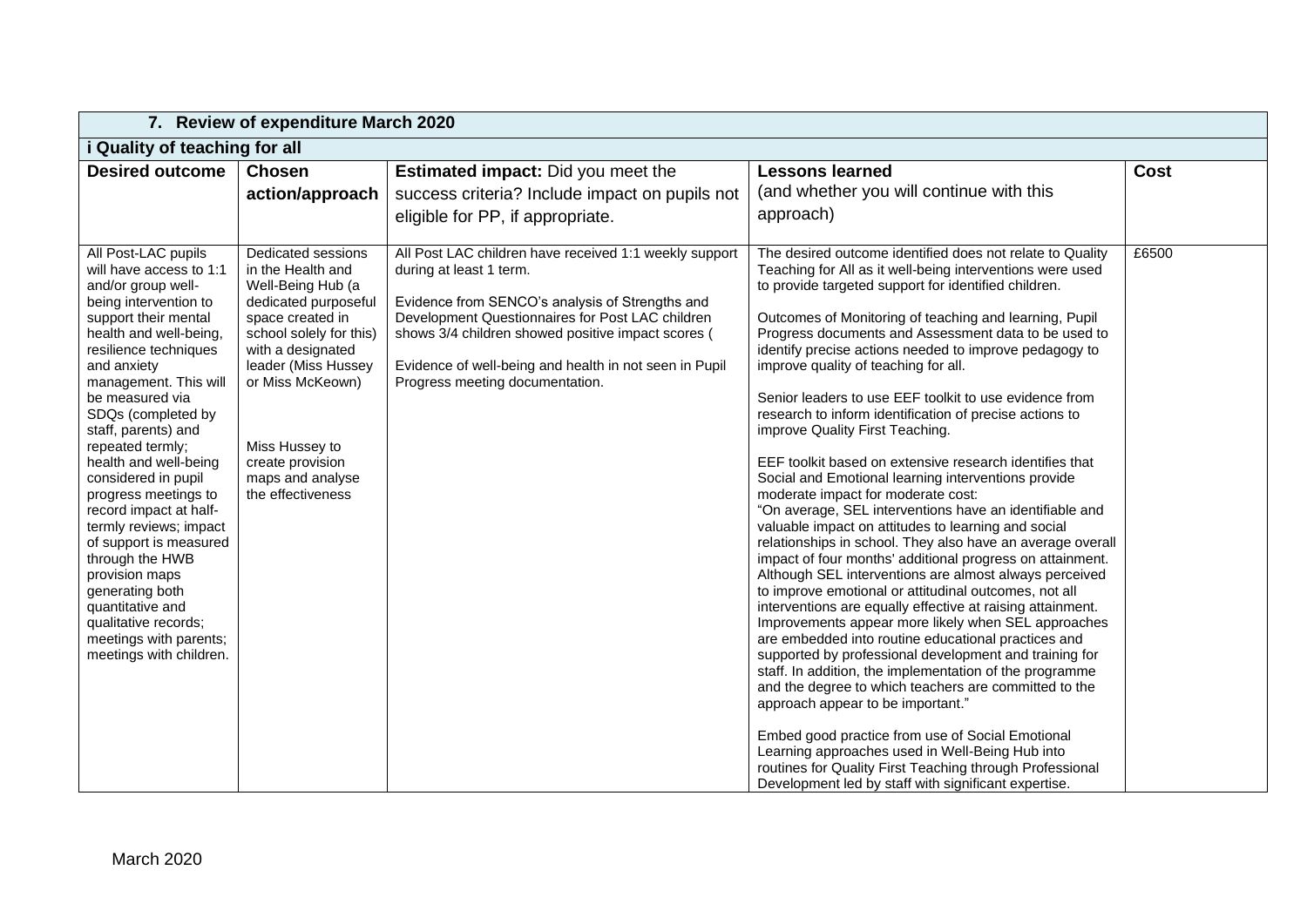| li Targeted support                                                                                                                                                                                                                                                                                                                                                                                                                           |                                                                                                                                                                                                                                       |                                                                                                                                                                                                                                                                                                                                                                                                                                                                                                                                                                                                                                                                                                                                                                                                                                                                                                                                                                                                                         |                                                                                                                                                                                                                                                                                                                                                                                                                                                                                                                                                                                                                                                                                                                                                                                                                                                                                                                                                                                                                                                                                                                                                                                                                                                                                                                                                                                                                                                                                                                                                                                                                                                                                                                                                                                                                                                                                                                                                                                                                                                                                                                                                                                                                                                                |       |  |  |
|-----------------------------------------------------------------------------------------------------------------------------------------------------------------------------------------------------------------------------------------------------------------------------------------------------------------------------------------------------------------------------------------------------------------------------------------------|---------------------------------------------------------------------------------------------------------------------------------------------------------------------------------------------------------------------------------------|-------------------------------------------------------------------------------------------------------------------------------------------------------------------------------------------------------------------------------------------------------------------------------------------------------------------------------------------------------------------------------------------------------------------------------------------------------------------------------------------------------------------------------------------------------------------------------------------------------------------------------------------------------------------------------------------------------------------------------------------------------------------------------------------------------------------------------------------------------------------------------------------------------------------------------------------------------------------------------------------------------------------------|----------------------------------------------------------------------------------------------------------------------------------------------------------------------------------------------------------------------------------------------------------------------------------------------------------------------------------------------------------------------------------------------------------------------------------------------------------------------------------------------------------------------------------------------------------------------------------------------------------------------------------------------------------------------------------------------------------------------------------------------------------------------------------------------------------------------------------------------------------------------------------------------------------------------------------------------------------------------------------------------------------------------------------------------------------------------------------------------------------------------------------------------------------------------------------------------------------------------------------------------------------------------------------------------------------------------------------------------------------------------------------------------------------------------------------------------------------------------------------------------------------------------------------------------------------------------------------------------------------------------------------------------------------------------------------------------------------------------------------------------------------------------------------------------------------------------------------------------------------------------------------------------------------------------------------------------------------------------------------------------------------------------------------------------------------------------------------------------------------------------------------------------------------------------------------------------------------------------------------------------------------------|-------|--|--|
| <b>Desired outcome</b>                                                                                                                                                                                                                                                                                                                                                                                                                        | <b>Chosen</b>                                                                                                                                                                                                                         | <b>Estimated impact:</b> Did you meet the                                                                                                                                                                                                                                                                                                                                                                                                                                                                                                                                                                                                                                                                                                                                                                                                                                                                                                                                                                               | <b>Lessons learned</b>                                                                                                                                                                                                                                                                                                                                                                                                                                                                                                                                                                                                                                                                                                                                                                                                                                                                                                                                                                                                                                                                                                                                                                                                                                                                                                                                                                                                                                                                                                                                                                                                                                                                                                                                                                                                                                                                                                                                                                                                                                                                                                                                                                                                                                         | Cost  |  |  |
|                                                                                                                                                                                                                                                                                                                                                                                                                                               | action/approach                                                                                                                                                                                                                       | success criteria? Include impact on pupils not                                                                                                                                                                                                                                                                                                                                                                                                                                                                                                                                                                                                                                                                                                                                                                                                                                                                                                                                                                          | (and whether you will continue with this                                                                                                                                                                                                                                                                                                                                                                                                                                                                                                                                                                                                                                                                                                                                                                                                                                                                                                                                                                                                                                                                                                                                                                                                                                                                                                                                                                                                                                                                                                                                                                                                                                                                                                                                                                                                                                                                                                                                                                                                                                                                                                                                                                                                                       |       |  |  |
|                                                                                                                                                                                                                                                                                                                                                                                                                                               |                                                                                                                                                                                                                                       | eligible for PP, if appropriate.                                                                                                                                                                                                                                                                                                                                                                                                                                                                                                                                                                                                                                                                                                                                                                                                                                                                                                                                                                                        | approach)                                                                                                                                                                                                                                                                                                                                                                                                                                                                                                                                                                                                                                                                                                                                                                                                                                                                                                                                                                                                                                                                                                                                                                                                                                                                                                                                                                                                                                                                                                                                                                                                                                                                                                                                                                                                                                                                                                                                                                                                                                                                                                                                                                                                                                                      |       |  |  |
|                                                                                                                                                                                                                                                                                                                                                                                                                                               |                                                                                                                                                                                                                                       |                                                                                                                                                                                                                                                                                                                                                                                                                                                                                                                                                                                                                                                                                                                                                                                                                                                                                                                                                                                                                         |                                                                                                                                                                                                                                                                                                                                                                                                                                                                                                                                                                                                                                                                                                                                                                                                                                                                                                                                                                                                                                                                                                                                                                                                                                                                                                                                                                                                                                                                                                                                                                                                                                                                                                                                                                                                                                                                                                                                                                                                                                                                                                                                                                                                                                                                |       |  |  |
| Children who are<br>currently assessed at<br>WTS for their year<br>group improve their<br>academic ability to a<br>standard to narrow the<br>gap with/reach<br>National Expectation.<br>They will recap<br>objectives which they<br>have previously failed<br>to meet/ develop skills<br>which enable them to<br>meet objectives more<br>readily. Outcomes will<br>be measured by<br>objectives achieved/<br>scores gained in<br>assessments. | Children's specific<br>areas of weakness<br>to be assessed by<br>class teachers/ TA's.<br>Specific targeted 1:1<br>support provided to<br>develop areas of<br>difficulty<br>Access to additional<br>resources to support<br>learning. | Pupil progress documents show:<br>Reading<br>1/14 universal support from EXP to WTS<br>$\bullet$<br>3/11 received 1:1 support / targeted<br>interventions but remained WTS in all<br>subjects.<br>6 / 14 universal support remained EXP<br>2/14 universal support GDS<br>1/14 universal support remained wts<br>$1/14$ left<br>$\bullet$<br>Writing<br>1/14 universal support made progress from<br>$\bullet$<br>EXP to GDS<br>3/14 received 1:1 support / targeted<br>interventions but remained WTS in all<br>subjects.<br>5 / 14 universal support remained EXP<br>2/14 universal support GDS<br>1/14 universal support wts<br>1/14 universal support from EXP to WTS<br>$1/14$ left<br>$\bullet$<br>Maths<br>1/14 universal support made progress from<br>$\bullet$<br>WTS to EXP<br>3/14 received 1:1 support / targeted<br>interventions but remained WTS in all<br>subjects.<br>5 / 14 universal support remained EXP<br>2/14 universal support remained GDS<br>2/14 universal support remained wts<br>1/14 left | EEF toolkit based on limited research identifies that use of<br>Teaching Assistants provided low impact for high cost.<br>"Evidence suggests that TAs can have a positive impact on<br>academic achievement. However, effects tend to vary widely<br>between those studies where TAs provide general administrative<br>or classroom support, which on average do not show a positive<br>benefit, and those where TAs support individual pupils or small<br>groups, which on average show moderate positive benefits. The<br>headline figure of one additional month's progress lies between<br>these figures.<br>Research that examines the impact of TAs providing general<br>classroom support suggests that students in a class with a<br>teaching assistant present do not, on average, outperform those<br>in one where only a teacher is present. This average finding<br>covers a range of impacts. In some cases teachers and TAs<br>work together effectively, leading to increases in attainment. In<br>other cases pupils, particularly those who are low attaining or<br>identified as having special educational needs, can perform<br>worse in classes with teaching assistants.<br>Where overall negative impacts have been recorded, it is likely<br>that support from TAs has substituted rather than supplemented<br>teaching from teachers. In the most positive examples, it is likely<br>that support and training will have been provided for both<br>teachers and TAs so that they understand how to work together<br>effectively, e.g. by making time for discussion before and after<br>lessons.<br>There is also evidence that working with TAs can lead to<br>improvements in pupils' attitudes, and also to positive effects in<br>terms of teacher morale and reduced stress."<br>Rigorous monitoring of impact of interventions by teachers and<br>leaders is needed to ensure effectiveness of interventions on<br>accelerating progress and raising attainment.<br>Use of evidenced based interventions for SEND children and<br>LPA children must have measurable targets and be time specific.<br>Pupil Premium children identified and barriers to learning<br>discussed in Pupil Progress meetings. Precise actions set to | £5000 |  |  |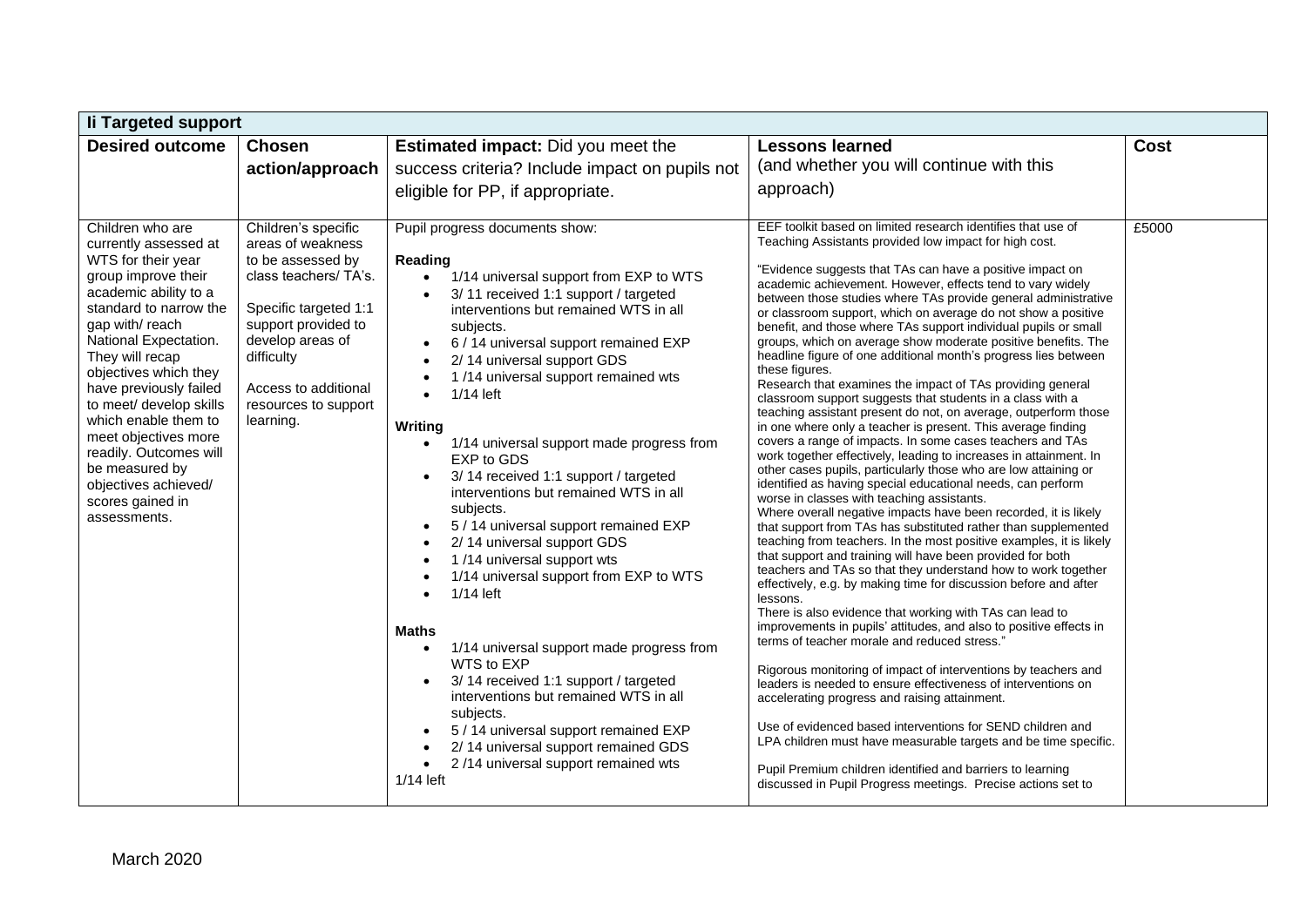| lii Other approaches<br><b>Desired outcome</b>                                                                                                            | <b>Chosen</b><br>action/approach                                                                                                                                                                                                                                            | <b>Estimated impact:</b> Did you meet the<br>success criteria? Include impact on pupils not<br>eligible for PP, if appropriate.                                                                                                                                                                                                                                                                                                                                 | overcome barriers to learning. Effectiveness of actions<br>monitored and evaluated.<br>Further CPD for Teachers and TAs on effective deployment of<br>TAs and evidence based interventions eg for pre-tutoring, same<br>day interventions, direct phonics, precision teaching etc<br>Further CPD for teachers and TAs for effective Quality First<br>Teaching to meet needs of all children.<br><b>Lessons learned</b><br>(and whether you will continue with this<br>approach)                                                                                                                                                                                                                                                                                                                                                                                                                                                                                                                                                                                                                                                                                                                                  | Cost    |
|-----------------------------------------------------------------------------------------------------------------------------------------------------------|-----------------------------------------------------------------------------------------------------------------------------------------------------------------------------------------------------------------------------------------------------------------------------|-----------------------------------------------------------------------------------------------------------------------------------------------------------------------------------------------------------------------------------------------------------------------------------------------------------------------------------------------------------------------------------------------------------------------------------------------------------------|------------------------------------------------------------------------------------------------------------------------------------------------------------------------------------------------------------------------------------------------------------------------------------------------------------------------------------------------------------------------------------------------------------------------------------------------------------------------------------------------------------------------------------------------------------------------------------------------------------------------------------------------------------------------------------------------------------------------------------------------------------------------------------------------------------------------------------------------------------------------------------------------------------------------------------------------------------------------------------------------------------------------------------------------------------------------------------------------------------------------------------------------------------------------------------------------------------------|---------|
| To enable pupils'<br>participation in the<br>wider curriculum and<br>extra-curricular<br>opportunities (inc.<br>BASC)<br>(For Post-LAC and<br>FSM pupils) | As last year:<br>Offer music tuition to<br>pupils in receipt of<br>funding;<br>Offer subsidised<br>meals:<br>Offer attendance at<br>BASC:<br>Offer support to<br>parents for purchase<br>of uniform items;<br>Offer subsidised<br>educational visits (inc<br>residentials). | 10/11 children accessed at least one term of music<br>tuition (Jan 2019-Dec 2019)<br>6 / 11 children accessed subsidy to attend Educational<br>visits.<br>4/11 children attended clubs.<br>5/11 accessed subsidy for meals.<br>1/11 children attended Before / After School club.<br>Impact on progress and attainment in subjects across<br>the Curriculum is not measurable.<br>Evidence of impact on attitude to learning and well-<br>being not documented. | EEF toolkit based on moderate research identifies that<br>Social and Arts Participation provides low impact for low<br>cost.<br>"Overall, the impact of arts participation on academic<br>learning appears to be positive but low. Improved<br>outcomes have been identified in English, mathematics<br>and science. Benefits have been found in both primary<br>and secondary schools, with greater effects on average<br>for younger learners and, in some cases, for<br>disadvantaged pupils.<br>Some arts activities have been linked with improvements<br>in specific outcomes. For example, there is some<br>evidence of a positive link between music and spatial<br>awareness and between drama and writing.<br>Wider benefits such as more positive attitudes to learning<br>and increased well-being have also consistently been<br>reported."<br>Toolkits such as Pupils Attitude to School and Self (PASS<br>survey) might be beneficial for identifying specific barriers<br>to learning and providing a robust measure of impact.<br>Ensure that Curriculum clearly evidences the intended<br>learning outcomes of visits, visitors and experiences so<br>that impact on learning can be measured. | £13,000 |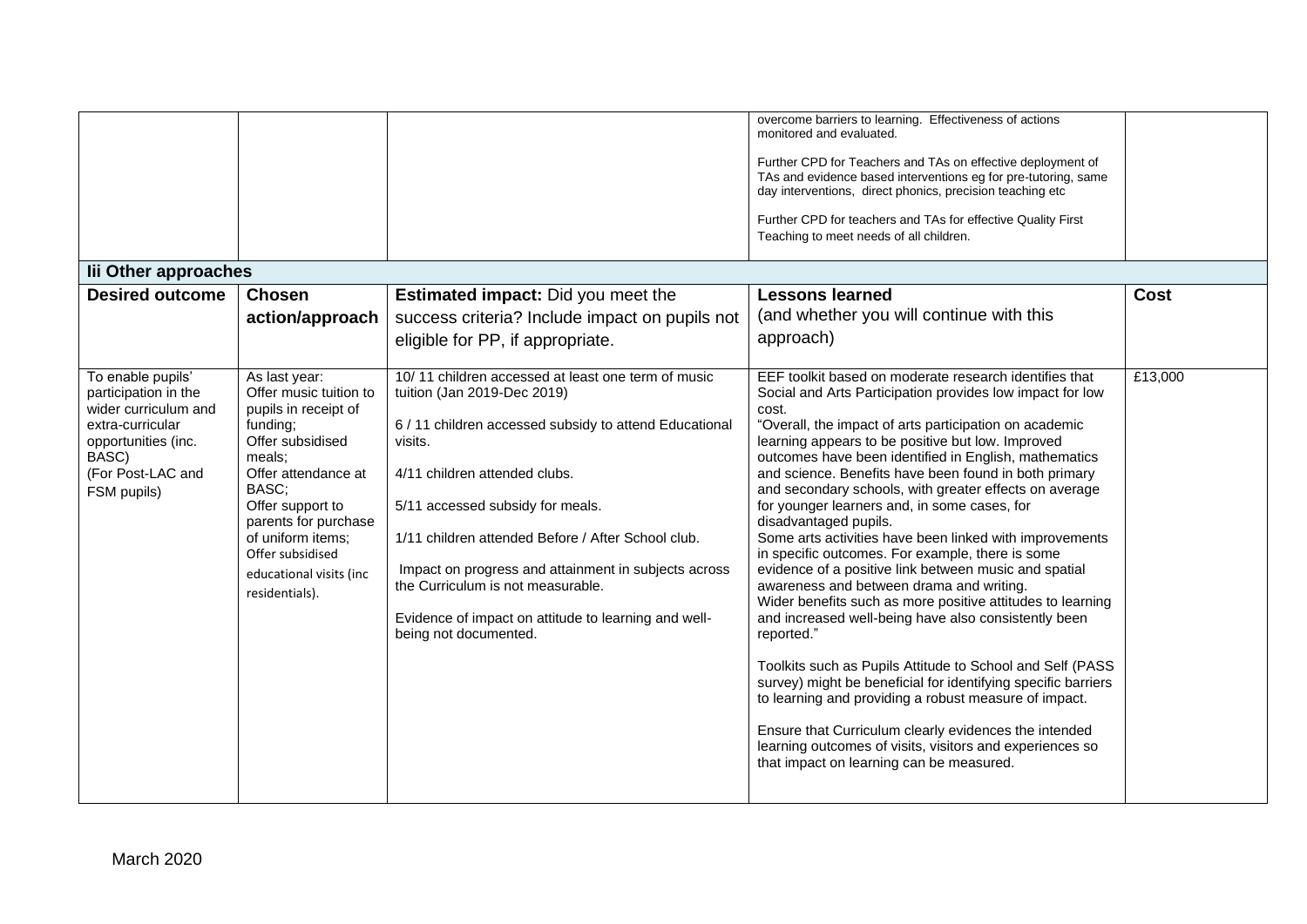| 8. Review of expenditure Previous Academic Year 2018-2019                                                                                                                                                                                                                                                                                                                                                                                                             |                                                                                                                                                          |                                                                                                                                                                                                                                                                                                                                                                                                                                                                                                                                                  |                                                                                                                                                                                                                                                                                                                                                                                            |         |  |  |  |
|-----------------------------------------------------------------------------------------------------------------------------------------------------------------------------------------------------------------------------------------------------------------------------------------------------------------------------------------------------------------------------------------------------------------------------------------------------------------------|----------------------------------------------------------------------------------------------------------------------------------------------------------|--------------------------------------------------------------------------------------------------------------------------------------------------------------------------------------------------------------------------------------------------------------------------------------------------------------------------------------------------------------------------------------------------------------------------------------------------------------------------------------------------------------------------------------------------|--------------------------------------------------------------------------------------------------------------------------------------------------------------------------------------------------------------------------------------------------------------------------------------------------------------------------------------------------------------------------------------------|---------|--|--|--|
| i. Quality of teaching for all                                                                                                                                                                                                                                                                                                                                                                                                                                        |                                                                                                                                                          |                                                                                                                                                                                                                                                                                                                                                                                                                                                                                                                                                  |                                                                                                                                                                                                                                                                                                                                                                                            |         |  |  |  |
| <b>Desired outcome</b>                                                                                                                                                                                                                                                                                                                                                                                                                                                | <b>Chosen</b><br>action/approach                                                                                                                         | <b>Estimated impact:</b> Did you meet the<br>success criteria? Include impact on<br>pupils not eligible for PP, if appropriate.                                                                                                                                                                                                                                                                                                                                                                                                                  | Lessons learned<br>(and whether you will continue with this approach)                                                                                                                                                                                                                                                                                                                      | Cost    |  |  |  |
| All Post-LAC pupils will<br>have access to 1:1 and/or<br>group well-being<br>intervention to support their<br>mental health and well-<br>being, resilience techniques<br>and anxiety management.<br>This will be measured via<br>SDQs (completed by staff,<br>parents) and repeated<br>termly; addition of health<br>and well-being to pupil<br>progress meetings to record<br>impact at half-termly<br>reviews; meetings with<br>parents; meetings with<br>children. | SDQ's completed for<br>all LAC/Post-LAC<br>children<br>H/TM led 1:1 and<br>small group sessions<br>with all LAC/ post-<br>LAC pupils in the<br>MHWB Hub. | Impact of this intervention continues to be.<br>excellent. The children's social and emotional<br>skills have developed significantly and this has<br>transferred/been evident in all aspects of their<br>lives with parents also reporting improvements at<br>home.<br>The training received by TH/TM has also<br>developed their skills and confidence in working<br>with the LAC/Post-LAC children, but also means<br>more adults, and therefore more time, is available<br>so that other children can also access the MHWB<br>hub provision. | This has been effective expenditure – the outcomes have<br>justified the ongoing cost of running and resourcing the hub.<br>The internal training, and therefore running of the sessions<br>(as opposed to previous outside agencies), has also allowed<br>the provision to be more specific to the needs of the<br>individuals accessing it.<br>This expenditure will continue in 2019-20 | £10,000 |  |  |  |